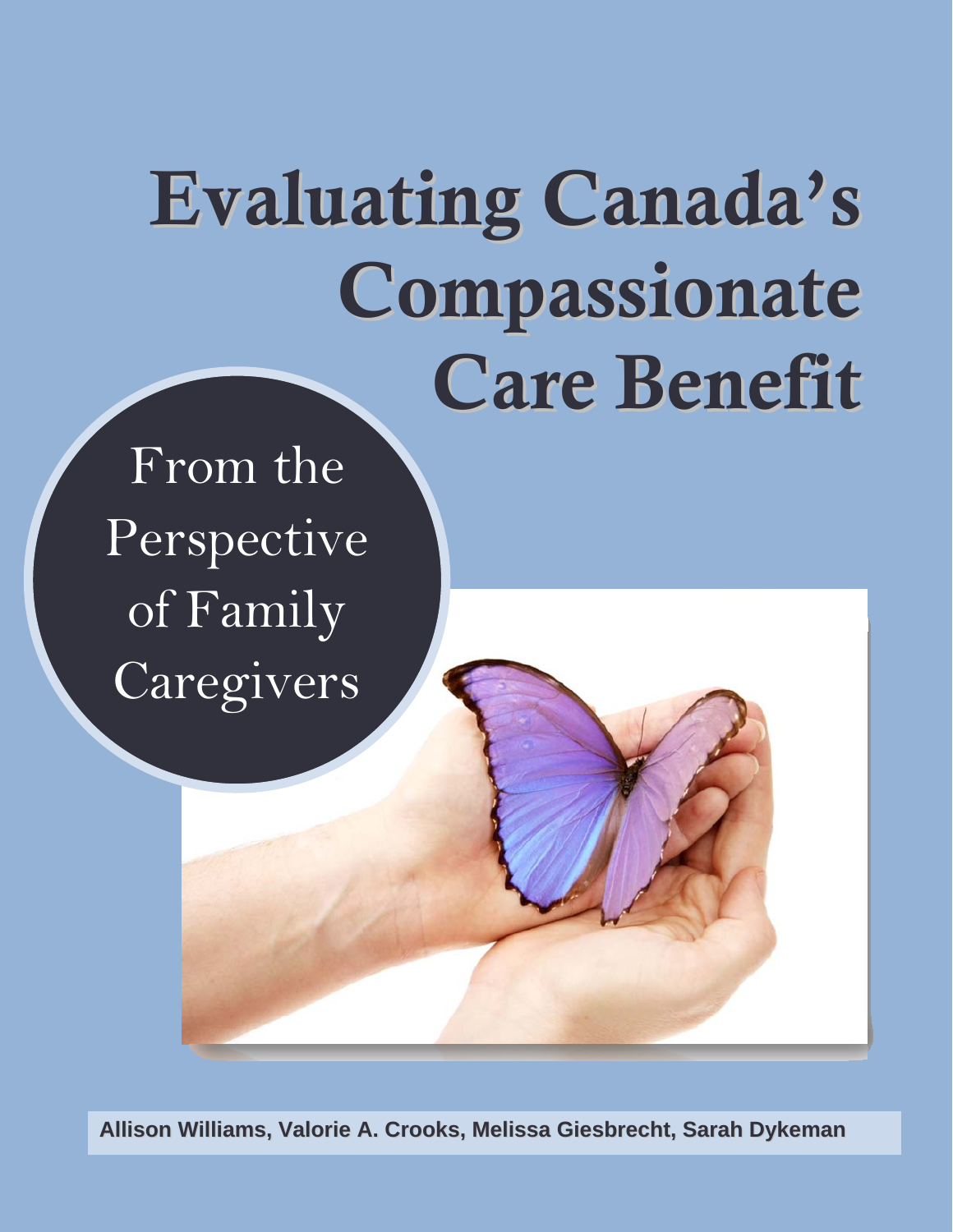

## **About the Cover**

The butterfly represents the beauty and fragility of life, as well as the finite nature of all living things. It is a powerful symbol for transformation – including the transition between life and death. The metamorphosis and emergence of the butterfly from the cocoon symbolizes the freedom of the soul upon death. The cover image of a butterfly gently cupped between two hands thus symbolizes the provision of palliative care and the compassion offered as bodily, mental, emotional, and spiritual transitions are being made during the final stages of life.

## **Contact Details**

**Allison Williams** School of Geography and Earth Sciences McMaster University 1280 Main Street West Hamilton, ON L8S 4K1 Canada Phone: (905)525‐9140, Ext. 24334 Fax: (905)546‐0463 E‐mail: [awill@mcmaster.ca](mailto:awill@mcmaster.ca)

#### **Valorie A. Crooks**

Department of Geography Simon Fraser University 8888 University Drive Burnaby, BC, V5A 1S6 Canada Phone: (778)782‐3507 Fax: (778)782‐5841 E‐mail: crooks@sfu.ca

**© 2009, Allison Williams School of Geography and Earth Sciences, McMaster University Hamilton, Ontario, Canada**

\*\* DRAFT – NOT FOR CIRCULATION \*\*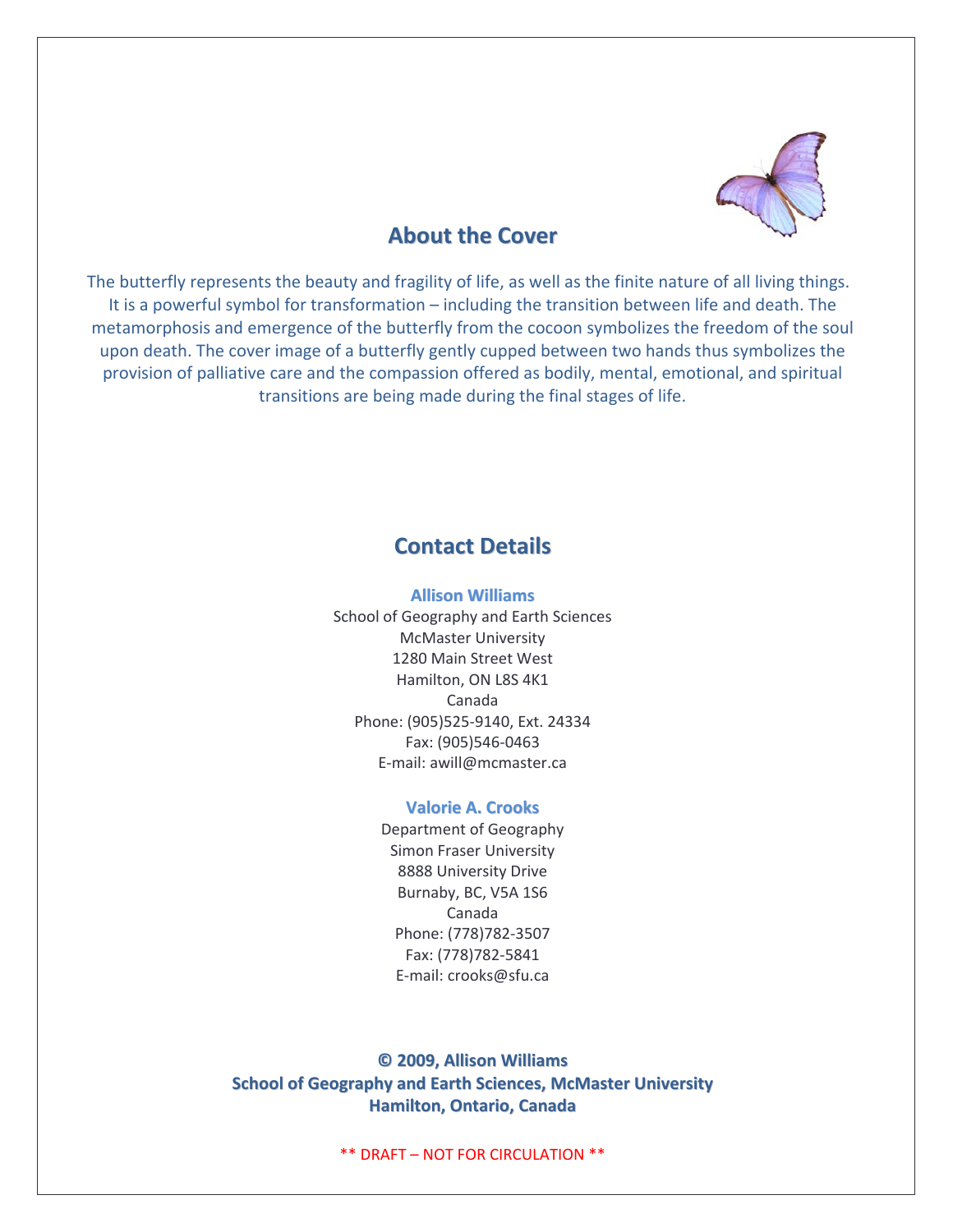## **Research Team**

Ms. Diane Allan, University of Victoria Dr. Kevin Brazil, McMaster University Dr. S. Robin Cohen, McGill University Dr. Valorie Crooks, Simon Fraser University Ms. Sarah Dykeman, McMaster University Ms. Melissa Giesbrecht, Simon Fraser University Dr. Kelli Stajduhar, University of Victoria Ms. Mirjana Vuksan, McMaster University Dr. Allison Williams, McMaster University

# **Evaluation Taskforce**

#### **Note: dates of taskforce membership indicated in brackets**

Barry Ashpole (Humber Institute, Mohawk College & Niagara College) (April 2007 – study completion) Sharon Baxter, Director, Canadian Hospice Palliative Care Association (April 2006 – study completion) Dan Charette, Human Resources & Skills Development Canada (April 2006 – June 2008) Patrick Dessureault, Human Resources & Skills Development Canada (April 2006 – June 2008) Nadine Henningsen, Executive Director, Canadian Home Care Association (June 2009 – study completion)

Julie Lachance, Senior Policy Analyst, Health Canada (April 2006 ‐ June 2009) Sandra MacLeod, Senior Policy Analyst, Public Health Agency of Canada (April 2006 ‐ June 2009) Denise Page, Senior Health Policy Analyst, Canadian Cancer Society (June 2009 – study completion)



# **Acknowledgements**

First and foremost, we are extremely thankful for all those who chose to give their time to this study either as participants or in some other form. The ongoing contributions of the Evaluation Taskforce have also been invaluable.

Mirjana Vuksan worked with the team in her capacity as a graduate trainee at McMaster University. She coordinated the employer/human resource personnel focus groups and led several of the analyses focused on this participant group. Melissa Giesbrecht also worked with the team as a graduate trainee at Simon Fraser University. She coordinated the front‐line palliative care provider interviews and led several analyses focused on this participant group. Sarah Paynter conducted the family caregiver interviews in English and oversaw recruitment in her capacity as a research assistant. Jean‐François Desbiens conducted the family caregiver interviews in French. Sarah Dykeman and Rory Johnston both worked as research assistants on the study in its later phases.

> **This research has been funded by an Operating Grant from the Canadian Institutes of Health Research.** \*\* DRAFT – NOT FOR CIRCULATION \*\*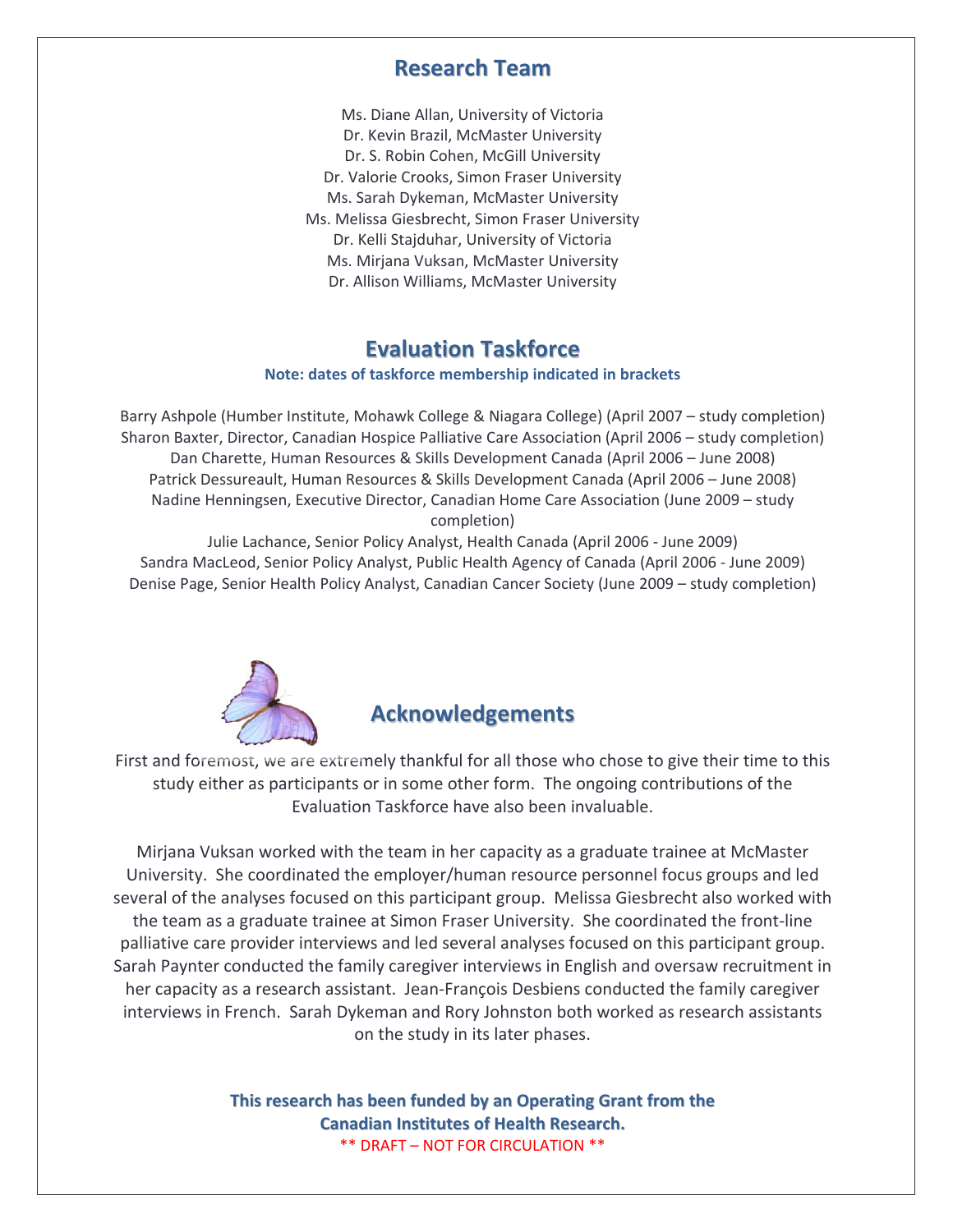

# *List of Figures*

|--|

# *List of Tables*

| Table 2: Front-Line Palliative Care Providers by Occupational Grouping7 |  |
|-------------------------------------------------------------------------|--|
| Table 3: Employer/Human Resources Personnel Participant Overview7       |  |

### \*\* DRAFT – NOT FOR CIRCULATION \*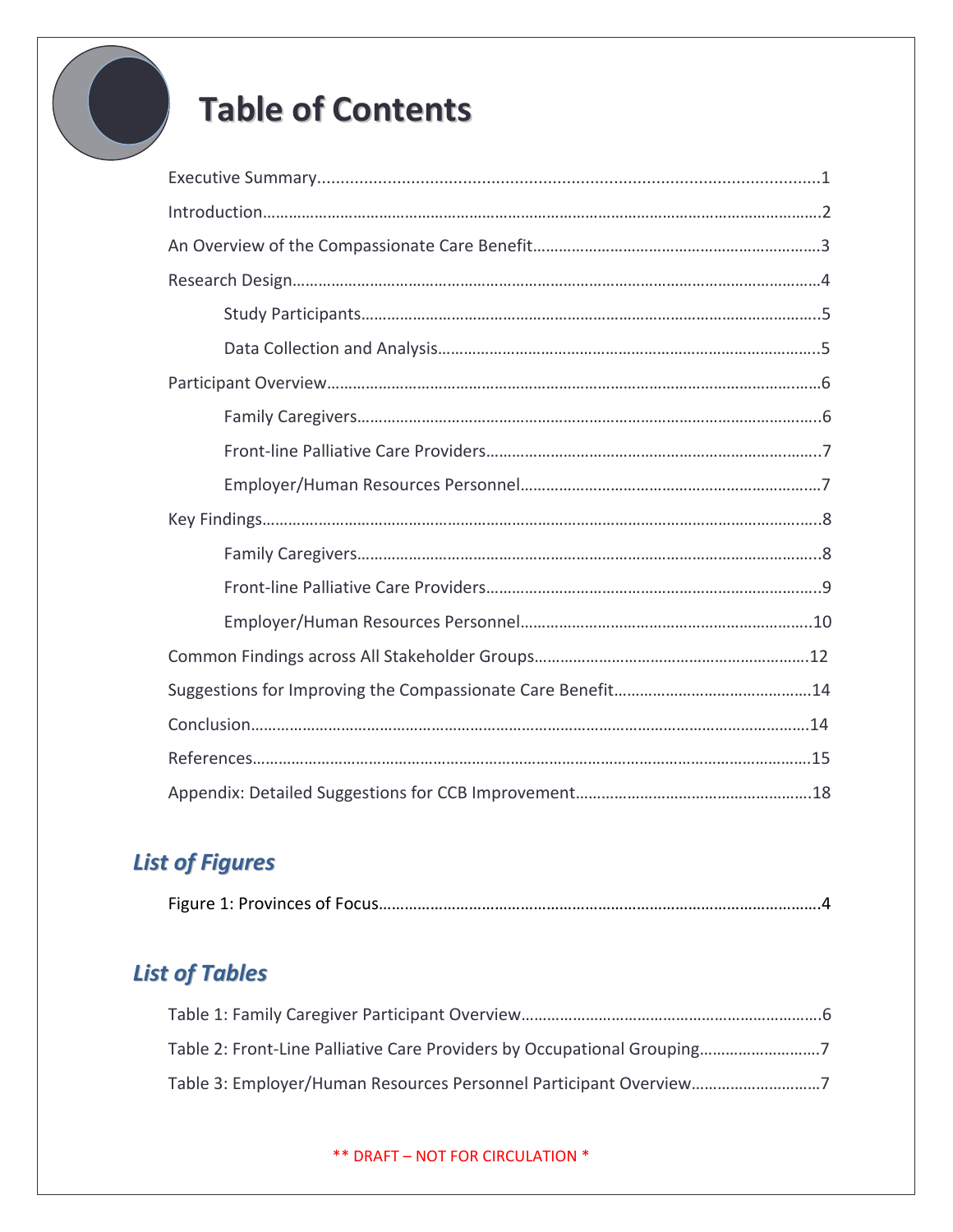# **Executive Summary**

The rapid aging of Canada's population has occurred across a backdrop of fundamental shifts in health care service delivery, resulting in an increasing number of Canadians providing end‐of‐life care for their family members at home. The Canadian Caregiver Coalition succinctly captures the situation when it warns: "it's not *if*, it's *when* you will become a caregiver" (2009). As family caregiving has become a common practice, Canadians are increasingly becoming aware of the growing likelihood that they, themselves, will be called upon to provide end‐of‐life care for family members. Family caregivers who help Canadians through their final days are often in their productive working years and must manage the dual roles of caregiving while simultaneously remaining in the paid workforce. Furthermore, many Canadians provide both end‐of‐life care for their parents and care for their children, a phenomenon that has given them the label 'the sandwich generation'. An increasing number of Canadians will soon face this dilemma and will have little choice but to adopt the responsibilities of this dual role. In response to the anticipated demand for family caregiving at the end‐ of‐life, the Canadian government introduced the Compassionate Care Benefit (CCB) program in January 2004. The primary goal of the CCB is to provide income assistance and job security to family members and friends who take temporary leave from regular employment to care for a terminally ill person at risk of dying within 26 weeks. Although the federal government's implementation of the CCB is seen as a strong first step towards supporting family caregivers, successful uptake of the Benefit has been low in the first years of its existence.

Since 2006, the research team that produced this report has been undertaking a study on the CCB with the goal to evaluate the Benefit from the perspective of family caregivers. This study's overall purpose is to offer policy-relevant recommendations that are informed by the needs of Canadian family caregivers by gathering input from multiple stakeholders. Fifty-seven interviews with family caregivers, 50 interviews with front‐line palliative care providers, and five focus groups with employers and human resource (HR) personnel from across Canada have been conducted. The perspectives, knowledge, experiences, and suggestions gathered from these three key stakeholder groups have generated a wealth of information about the CCB.

Study findings show that most participants view the CCB as a legislative step in the right direction to better supporting family caregivers. However, it is stressed by all stakeholder groups that until there is wider awareness of the CCB's existence, the implementation of future changes designed to realize the full potential of the program will have an insubstantial impact on improving uptake. From across all three stakeholder groups, **five common suggestions for improving the CCB** have been identified:

- **1.** Implement a CCB awareness campaign that targets all stakeholder groups and the Canadian public simultaneously through a range of formats;
- **2.** Improve the application process to be quicker, simpler, and more sensitive to the stressful and emotional realities of CCB applicants;
- **3.** Eliminate the required two-week unpaid waiting period;
- **4.** Lengthen the period of support to allow for: flexibility because of the challenges in prognosticating death, a more reflective and not rushed palliative process, and caregivers to extend the paid leave after death to include time for bereavement; and
- **5.** Increase the financial assistance to more adequately reflect the 'real' costs endured by family caregivers when taking time off work to provide end‐of‐life care.

This study has aimed to provide policymakers with the information required on how to improve the CCB program and better meet the needs of family caregivers in Canada. Without improving the CCB program, many Canadian family caregivers will remain at risk of experiencing high levels of 'caregiver strain', characterized by the various financial, physical, and emotional burdens associated with simultaneously working and providing care to family members. Supporting family caregivers through programs such as the CCB can lessen the stress and ill health triggered by managing dual responsibilities.

It is imperative that the extraordinary efforts made every day by Canadian family caregivers are recognized through the provision of equitable access to the necessary means required to carry out the invaluable work of caring for dying individuals, including supportive programs such as the CCB.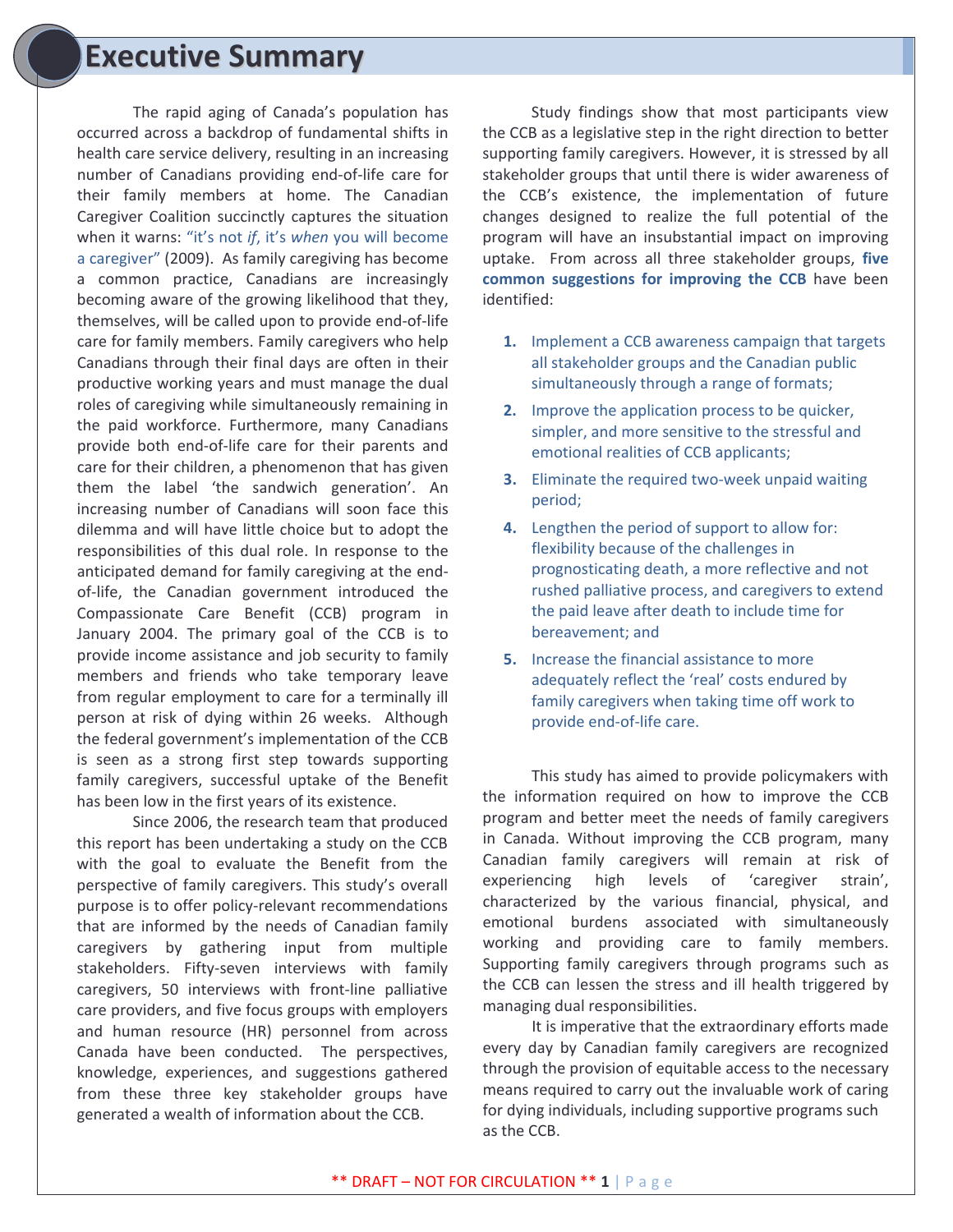# **Introduction**

Over the past two decades, Canadian provinces have restructured the delivery of their health care services, with the intent of reducing reliance on state-funded health care (Williams, in press). As a result, the financing and provision of many services have been reoriented, with the community and home now favoured as preferred sites of care. Included in this reorientation is the delivery of long term and end‐of‐ life care, where a wide array of services have been deinstitutionalized and downloaded to the voluntary and informal sectors without the simultaneous development of services and programs to support their efforts (Crooks et al., 2007). The increasing reliance on deinstitutionalized care has had a great impact on Canada's 1.5 to 2 million family caregivers, a group that provides hands‐on care, spiritual and emotional care, and care coordination worth \$25‐26 billion annually while incurring \$80 million dollars annually in out‐of‐pocket costs (Canadian Caregiver Coalition, 2009; Hollander et al., 2009). This reliance by provincial health care systems on family caregivers has not wholly been a one‐sided set of demands. Current end‐of‐life care research increasingly suggests that Canadians prefer to die at home or in their home communities (e.g., in long-term care facilities) instead of in hospital settings (Bacon, 2008), an indication that the trend towards care delivery in the home may be a valuable opportunity to try and meet the needs of dying Canadians and their families. Regardless of the motivation behind this shift in care settings, and in the face of the formidable financial and emotional challenges deinstitutionalized care poses to Canadian families, Canada's increasingly aging population requires an end‐of‐life caregiving strategy that ensures the wellbeing and dignity of dying Canadians and their family caregivers, the majority of whom are women (Williams & Crooks, 2008).

#### *Caregiving Issues*

A family caregiver is defined by Health Canada (2004, n.p.) as "...an individual who provides care and/or support to a family member, friend or neighbour who has a physical or mental disability, is chronically ill or is frail." It is estimated that upwards of 70% of all care provided for ill or dying individuals in Canada is given by family caregivers (Romanow, 2002). In the context of this report, family caregiving is used synonymously with the term "informal caregiving" and is focused specifically on the provision of care at the end of the life course. End‐of‐life care involves a full continuum of care ranging from pain and symptom management, to psychological, social and emotional support for *both* patients and their family caregivers (Health Canada, 2009b). This recognizes that the provision of family caregiving may result in compromised mental, emotional, physical, social, psychological and financial health due to the demanding nature of end-of-life care (Cameron et al., 2002; Chentsova-Dutton et al., 2002; Reid et al., in press; Stajduhar & Cohen, 2009).

 When called upon to provide care, family caregivers must often learn complex medical care and specific technical vocabularies (Williams & Crooks, 2008; Crooks, et al. 2007). Given the nature of end‐of‐life care, the informational needs of family caregivers must evolve as the patient's needs alter from time of diagnosis to time of death (Ashpole, 2004). Learning to provide care may be further complicated by caregivers' desires to remain hopeful about recovery, and the generally taboo nature of death in Canadian society (Zimmermann, 2007).

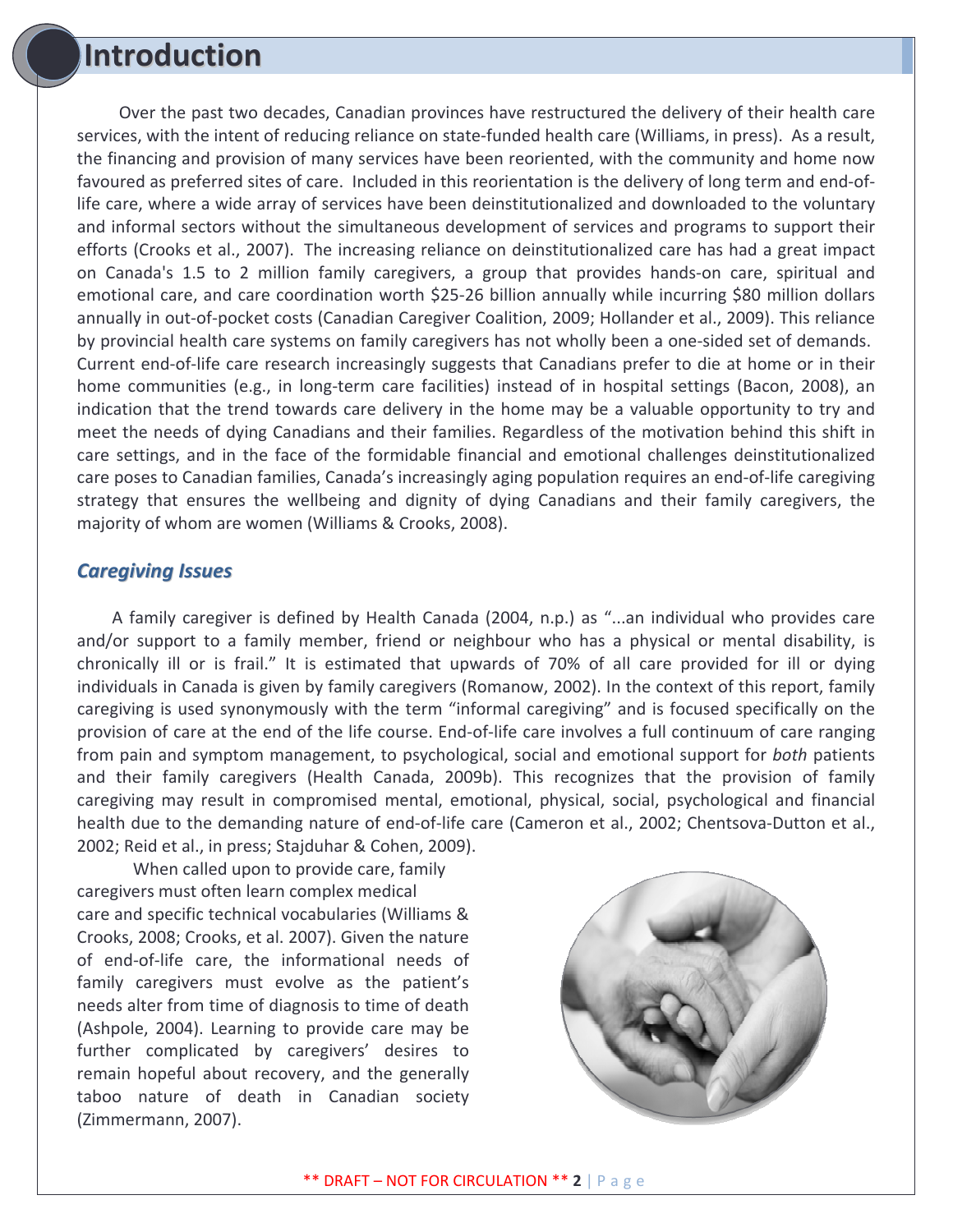## *Caregivers' Need for Support*

As family caregivers continually refine their knowledge and provide care, they are usually also managing other roles and responsibilities, such as parenthood and employment (Kissane et al., 1994; MacBride‐King, 1999). Considering that caregivers report decreased work productivity and missed shifts due to caregiving responsibilities, alongside an average out‐of‐pocket expenditure of \$6,000 on care costs (including medical equipment and prescriptions), financial support is greatly needed during the caregiving period (Greaves et al. ,2002).

# **An Overview of the Compassionate Care Benefit**

Broadly speaking, the goal of the Compassionate Care Benefit (CCB) program is to provide job security and limited income assistance to Canadian workers eligible for Employment Insurance who take a temporary leave from their regular employment to care for a person at risk of dying within 26 weeks. Such care is considered to be: offering psychological or emotional support, providing 'hands on' support, and/or arranging for support to be given by a third party. Employment Insurance is a contributory scheme that is paid into by full-time, non-self-employed, Canadian workers through payroll deductions, who are then able to draw upon its benefits when in need. The CCB is the newest of the five benefit programs available through Employment Insurance, having been implemented by Canada's federal government in 2004 and subsequently adopted into provincial and territorial labour codes soon after. The program's development follows years of advocacy from the Canadian caregiving and palliative care communities about the need to better support Canadian family caregivers.

The CCB program has four main eligibility requirements. The first two requirements, wherein applicants must have accumulated at least 600 hours of insurable earnings over the preceding 52 weeks and their weekly earnings must have decreased by at least 40%, are common to all Employment Insurance programs. In addition to these requirements, the CCB further requires a signed medical certificate from the gravely ill person's doctor confirming risk of death within 26 weeks and that that the



caregiver be a family member of the dying person, which includes all familial relations (e.g., common‐law and by adoption) and those who are thought to be like family, such as friends and neighbours. As noted above, self‐ employed, casual, and part‐time workers, along with those who are unemployed, are not currently eligible for Employment Insurance, and are therefore not eligible for the CCB. Applicants to the program must demonstrate that they meet *all* of the eligibility requirements in order to receive the CCB, which is done via an application form. The form can be completed online or in person at an Employment Insurance office.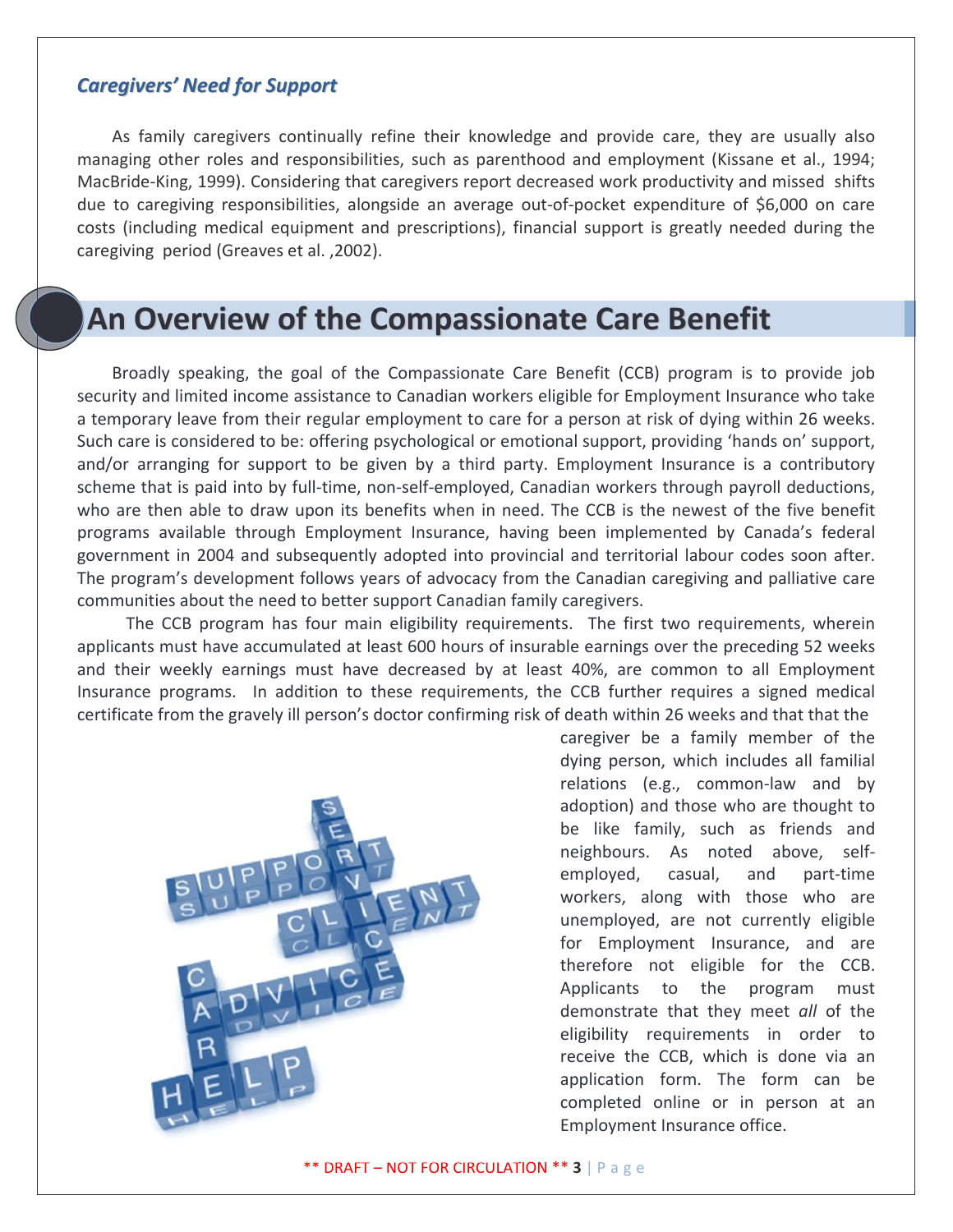The CCB program has a number of core features. Support is provided to successful applicants only during the caregiving period and not beyond (e.g., into bereavement), for a maximum of eight weeks of secured leave from employment. Income assistance through the program offers 55% of a person's weekly earnings, up to a maximum of \$447 per week. The income assistance that the CCB affords can be drawn on for a maximum of six weeks. These six weeks of support may be taken consecutively or broken up into periods consisting of no less than one week over a 26 week period. In addition, successful applicants are required to go through a two-week unpaid waiting period, which is a requirement of all Employment Insurance programs, which is why eight weeks of secured leave are provided and only six weeks of income assistance. While the CCB may be shared among multiple people caring for the same person at risk of dying (for a combined total of six weeks of support), only one of the caregivers in such a circumstance is required to go through the two‐week unpaid waiting period. After completion of the waiting period, successful applicants must determine when to begin the CCB leave and payments within the 26 week period. Finally, the CCB can be taken to provide care for someone living anywhere in Canada or internationally.

Since its inception, a number of the CCB's eligibility requirements and core features have garnered significant criticism. For example, even before it was implemented, the program's short remuneration period and requirement for a medical certificate to certify that death is imminent were viewed as harsh (MacLellan, 2003). Furthermore, while initial reports from the Canadian Caregiver Coalition (2004) and Quality End‐of‐Life Care Coalition of Canada (2005a) primarily expressed broad gratitude for the CCB, seeing it as encouraging progress towards a concrete Canadian caregiving strategy, others were more critical of its eligibility requirements in particular (e.g., Armstrong & O'Grady, 2004; Fast et al., 2005; Health Council of Canada, 2006; Quality End‐of‐Life Care Coalition of Canada, 2005b).

When uptake of the CCB in its first year was far lower than expected, this was viewed as the first evidence that the program was unable to fulfill its mandate (Health Council of Canada, 2006). More recently, criticism has shifted to consideration of the general lack of awareness about the CCB among Canadians and how this may be contributing to the lower-than-anticipated uptake (e.g., Crooks et al., 2007; Giesbrecht et al., 2009; Human Resources Social Development Canada, 2007). In response to these program challenges, calls have been made for amendments to the CCB program that would do away with some of the barriers it poses for caregivers in need of support (e.g., Canadian Caregiver Coalition, 2004; Cormack, 2008; Goar, 2008, 2009; Greenaway, 2008; Picard, 2005).

# **Research Design**

A utilization‐focused evaluation approach was used for this study, with the objective of informing program and policy development (Patton, 1997). This approach involves collaboration with information users who become part of an 'Evaluation Taskforce' (ETF) and work with the academic team throughout the evaluation (Williams, in press). Much of the design of this study was informed by a pilot project, which took place between 2004 and 2005 (Williams et al., 2005). Interview and focus group data were collected from three different participant groups, characterized below. Data collection took place over two years (2006‐2008) in five targeted provinces: British Columbia, Manitoba, Newfoundland, Ontario, and Quebec (see Figure 1). These provinces were selected in order to represent Canada's regional and linguistic diversity.



\*\* DRAFT – NOT FOR CIRCULATION \*\* **4** | Page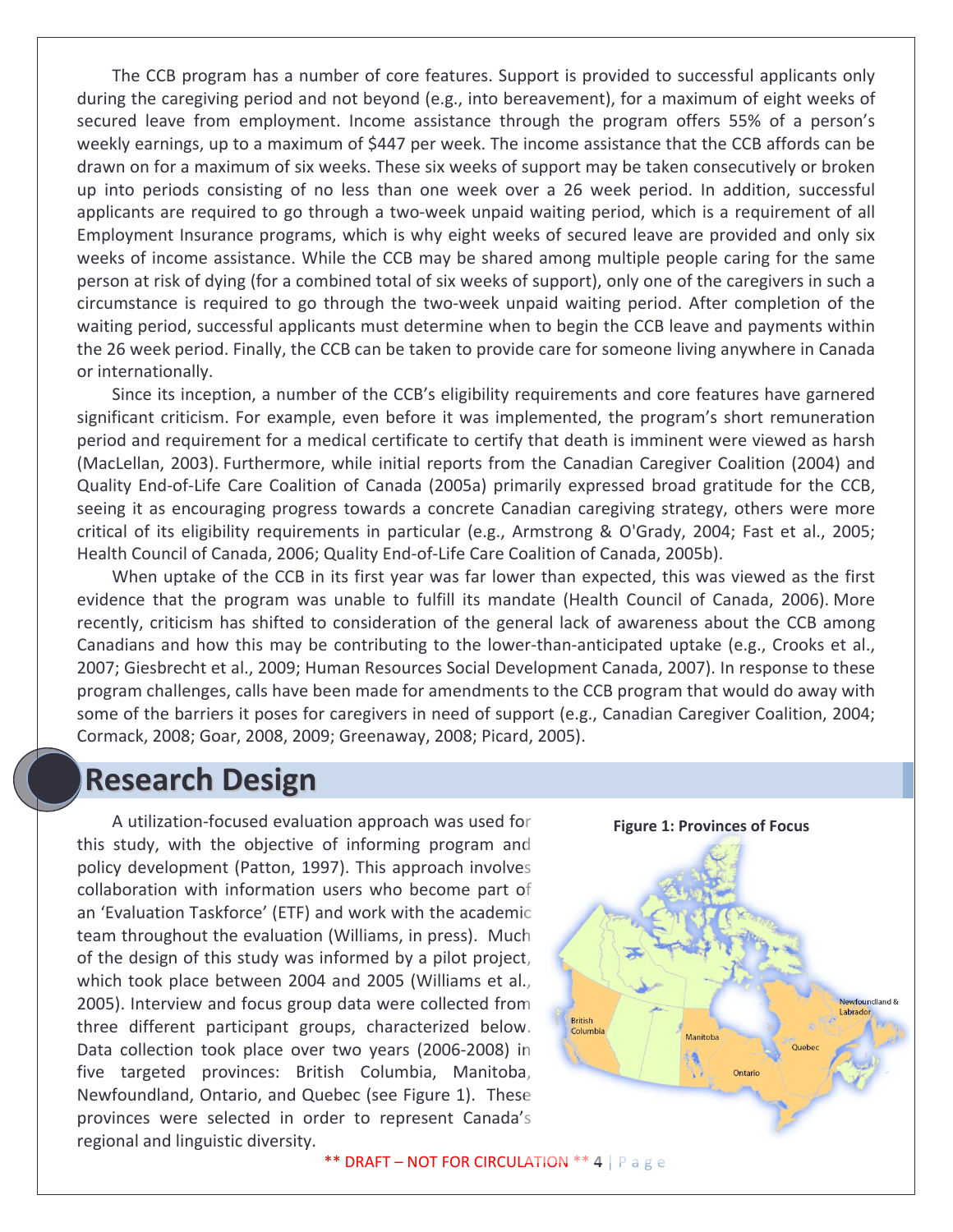#### *Study Participants*

• *Participant Group #1: Family Caregivers ‐*  Fifty‐seven in‐depth telephone interviews were conducted with three categories of family caregivers: (1) successful CCB applicants, (2) unsuccessful CCB applicants, and (3) CCB non‐applicants who may or may not have been eligible for the CCB, but did not apply. The interviews addressed: (a) to what extent the family caregivers were satisfied with the CCB; (b) perceived strengths of the CCB; (c) recommendations for improving the CCB; (d) family caregivers' satisfaction with their employers' response to taking a caregiving leave; and (e) the logistical elements of applying for and/or receiving the CCB.

• *Participant Group #2: Front‐line palliative care providers ‐*  Fifty in‐depth telephone interviews were conducted with front‐line palliative care providers. The interviews addressed: (a) perceptions of the CCB's usefulness and barriers/facilitators to access; (b) experiences of recommending (or choosing not to recommend) the CCB to a client/client's family; (c) working knowledge of the CCB's administration and eligibility requirements; and (d) suggestions for improvement.

• *Participant Group #3: HR professionals and employers ‐*  Five focus groups (one in each study province) with a total of 27 HR professionals/employers were conducted. Topics addressed in the focus groups included: (a) perceptions of the CCB's usefulness and barriers/facilitators to access; (b) experience with having an employee use the CCB; (c) working knowledge of the CCB's administration and eligibility requirements; (d) strategies for supporting employees who are providing care while involved in paid labour; and (e) suggestions for improvement.

### *Data Collection and Analysis*

#### *1: Interviews and Focus Groups*

All interviews and focus groups were audio-taped and transcribed verbatim. A qualitative data management program (NVivo) was used to organize the transcripts for analysis. Selected interviews transcripts were read by multiple investigators so as to identify emerging themes. Coding schemes were generated and applied to the transcripts as a way to manage the data. After coding was completed, the themes were compared within and between stakeholder groups, and also to the existing literature.

### *2: Watching Brief*

A watching brief of policy documents, media reports, and other relevant items was compiled through frequent searches for updated information. The Evaluation Taskforce contributed relevant documents such as newsletters and policy briefings generated by their respective organizations. The watching brief provided a continuously evolving source for tracking issues of relevance to the CCB, including legal appeals and policy changes. The watching brief was used largely to provide important context for the various analyses conducted, and was drawn upon heavily in the Overview of the Compassionate Care Benefit section of this report (see page 3).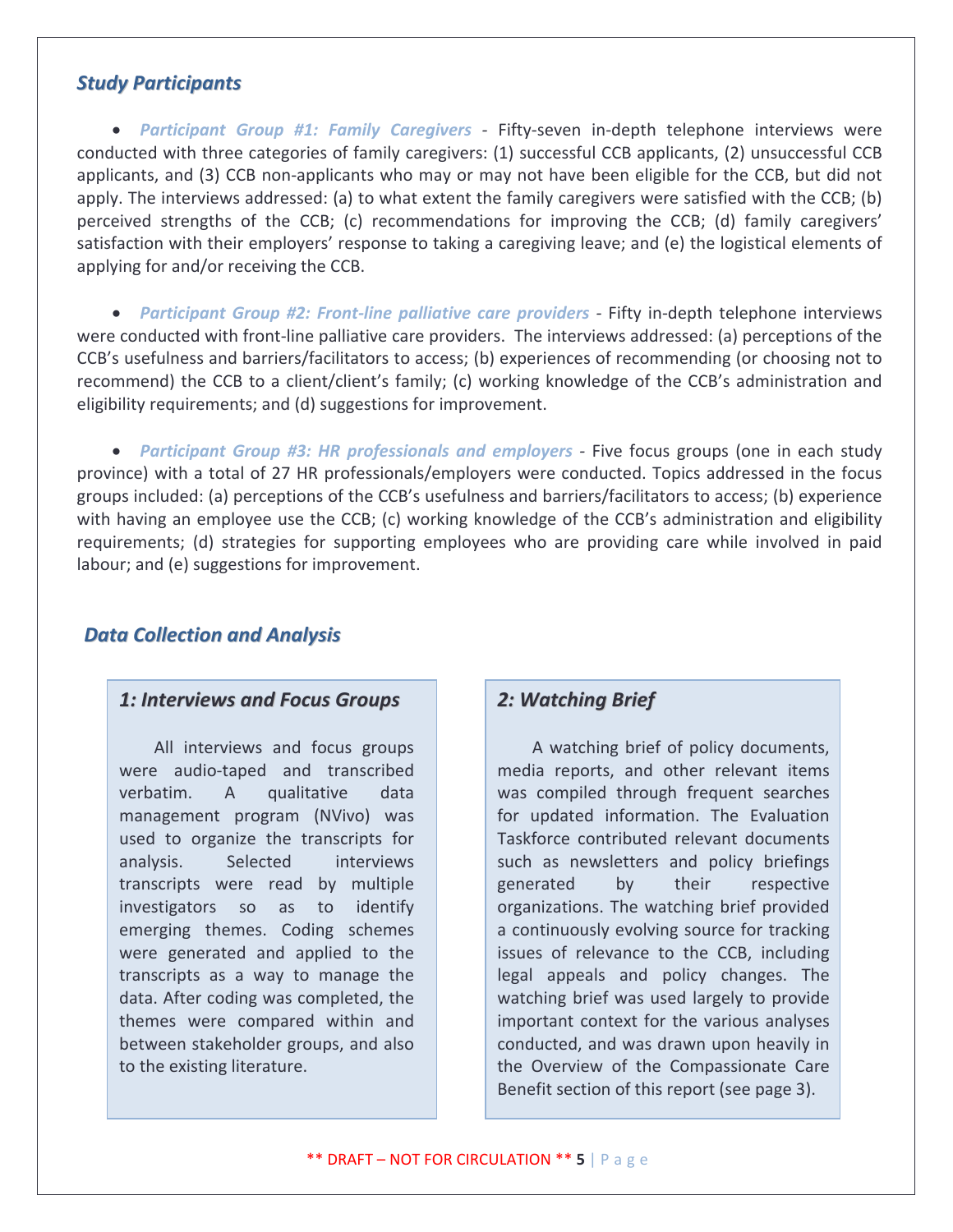# **Participant Overview**

## *#1: Family Caregivers*

Overall, 53 English‐ and four French‐language semi‐structured interviews were conducted over the telephone with family caregivers in the target provinces (n=57). In total, interviews were conducted with 22 family caregivers who were successful in their CCB applications; five family caregivers who had applied to the CCB, but whose applications were denied; and, 30 family caregivers who had not applied to the CCB program. By province, 24 resided in Ontario, 23 in British Columbia, five in Quebec, three in Manitoba, and two in Newfoundland and Labrador. As shown in Table 1, the majority of family caregivers interviewed were women between 45 and 54 years of age. The mean age of participants was 48 and of the people they cared for was 66. Forty-one lived with the care recipient full- or part-time during the caregiving period and 16 did not. Thirty-four of the people being cared for had a cancer diagnosis while the other 23 had other chronic conditions such as Alzheimer's disease, stroke, amyotrophic lateral sclerosis, cystic fibrosis, and/or heart disease. While most participants discussed one primary disease, many mentioned secondary co-morbidities, a challenging reality of palliative care. Regarding employment status during the caregiving period, 41 reported a change from their normal work situation while 16 did not. Such changes included things such as taking paid or unpaid leave, workload reduction, working from home more, and/or using sick days and family days while caregiving.

| <b>Age of Participant</b>                     | <b>Number of</b>    |
|-----------------------------------------------|---------------------|
|                                               | <b>Participants</b> |
| Under 44                                      | 19                  |
| 45-54                                         | 21                  |
| 55-64                                         | 15                  |
| Over <sub>65</sub>                            | $\overline{2}$      |
| <b>Sex of Participant</b>                     |                     |
| Female                                        | 51                  |
| Male                                          | 6                   |
| <b>Relationship to Care Recipient</b>         |                     |
| Spouse                                        | 37                  |
| Parent                                        | 14                  |
| Child                                         | 3                   |
| Sibling                                       | $\overline{2}$      |
| Aunt/Uncle                                    | 1                   |
| <b>Length of Caregiving Period</b>            |                     |
| Less than 6 months                            | 13                  |
| 7 to 1 year                                   | 11                  |
| 1 to 2 years                                  | 7                   |
| 2 to 3 years                                  | $\overline{7}$      |
| More than 3 years                             | 19                  |
| <b>Employment Status at Time of Interview</b> |                     |
| Full-time                                     | 40                  |
| Less than full-time                           | 8                   |
| Retired                                       | 5                   |
| On leave                                      | $\overline{4}$      |

#### **Table 1: Family Caregiver Participant Overview**

\*\* DRAFT – NOT FOR CIRCULATION \*\* **6** | Page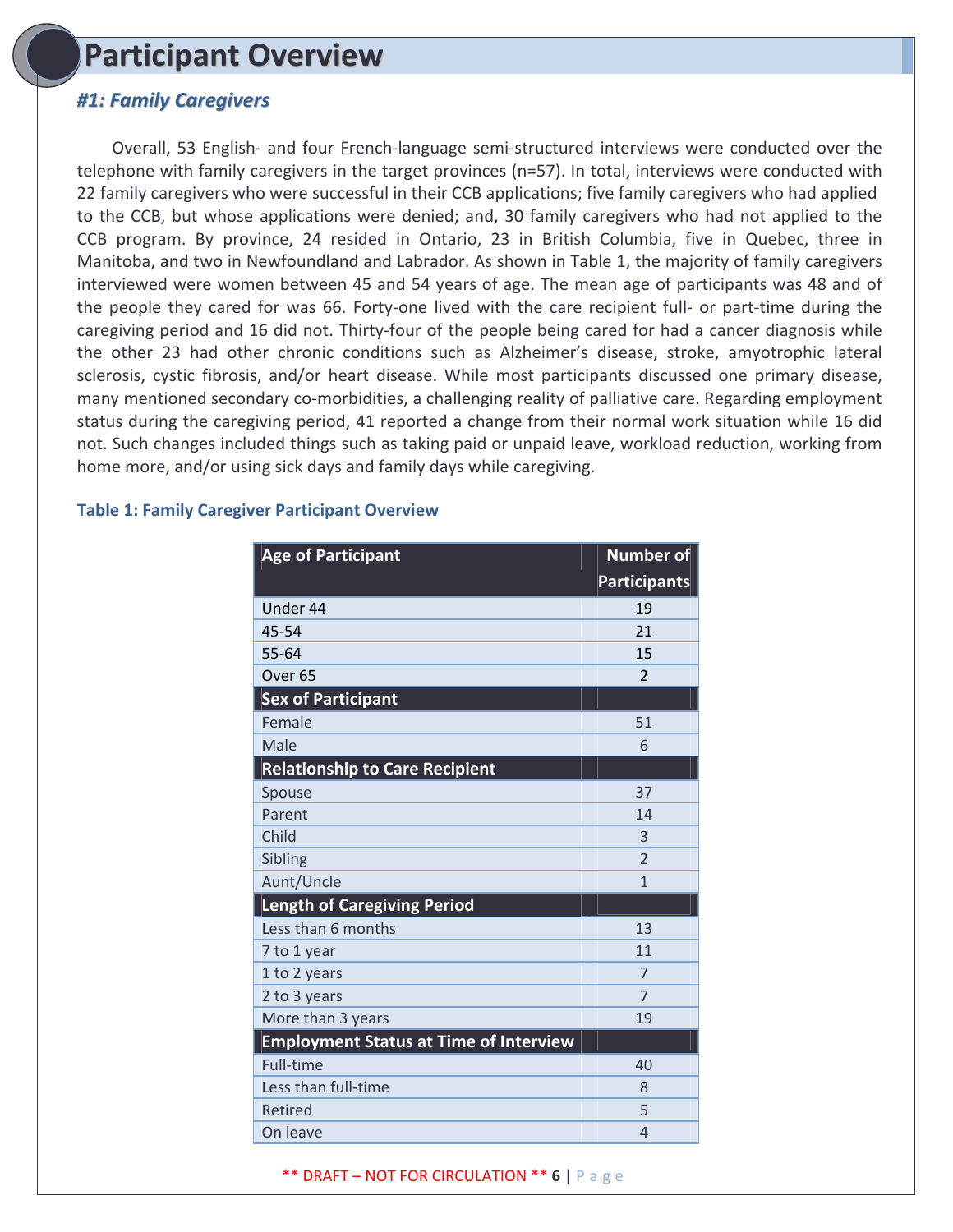### *#2: Front‐line Palliative Care Providers*

Forty‐eight English‐ and two French‐language interviews were conducted via telephone with front‐ line palliative care providers (n=50). Workers who interact with family caregivers in their jobs were targeted as participants. In total, 10 interviews were conducted from each of the five target provinces. Sampling was done to recruit participants with as much diversity as possible, from a variety of settings (e.g., hospital, hospice, clinic, etc.) and across provider occupational groups was undertaken to acquire as much diversity in employment positions as possible. As shown in Table 2, this desired diversity was achieved, with participants representing all the main types of direct providers of end‐of‐life care. Thirty‐seven of the participants held full‐time employment, 12 worked part‐time, and one had retired one month prior to the interview.

#### *#3: Employer/Human Resources Personnel*

Overall, there were five English‐language focus groups conducted, with one being held in each of the five target provinces. There were 27 participants in attendance across these five focus groups; five attended the British Columbia focus group; six attended in Manitoba; six in Ontario; four in Quebec; and six in Newfoundland. As shown in Table 3, participants represented a variety of employment sectors, workplace settings, and sizes, and their occupations were diverse.

#### **Table 2: Front‐line Palliative Care Providers by Occupational Grouping**

| <b>Occupation</b>                 | <b>Number of</b><br><b>Participants</b> |
|-----------------------------------|-----------------------------------------|
| Social Worker                     | 11                                      |
| Palliative Care Director /        | 9                                       |
| Coordinator                       |                                         |
| Clinical/Oncology/Palliative      | 7                                       |
| <b>Nurse</b>                      |                                         |
| <b>Community Health/Home Care</b> | 7                                       |
| <b>Nurse</b>                      |                                         |
| Oncologist/Physician              | 6                                       |
| Chaplain/ Pastoral Care           | $\mathfrak{D}$                          |
| Counselor                         | $\overline{2}$                          |
| <b>Volunteer Coordinator</b>      | $\mathfrak{D}$                          |
| Other                             | Δ                                       |

#### **Table 3: Employer/Human Resources Personnel**

| <b>Occupation</b>                      | <b>Number of</b><br><b>Participants</b> |
|----------------------------------------|-----------------------------------------|
| HR Advisor/Consultant                  | 9                                       |
| HR Manager/Director/Supervisor         | 8                                       |
| <b>HR Generalist</b>                   | 3                                       |
| Other HR                               | $\overline{4}$                          |
| <b>Chief Financial Officer</b>         | 1                                       |
| President                              | 1                                       |
| <b>Vice President</b>                  | 1                                       |
| <b>Employment Sector</b>               |                                         |
| Service                                | 6                                       |
| Government                             | $\overline{4}$                          |
| Health                                 | $\overline{3}$                          |
| Industry/Manufacturing                 | 3                                       |
| Not-for-Profit                         | $\overline{2}$                          |
| Professional                           | $\overline{2}$                          |
| Utility                                | $\overline{2}$                          |
| Other                                  | 5                                       |
| <b>Workplace Size (# of employees)</b> |                                         |
| <b>Over 500</b>                        | 13                                      |
| 100 to 499                             | 5                                       |
| 20 to 99                               | $\overline{2}$                          |
| 1 to 19                                | $\overline{7}$                          |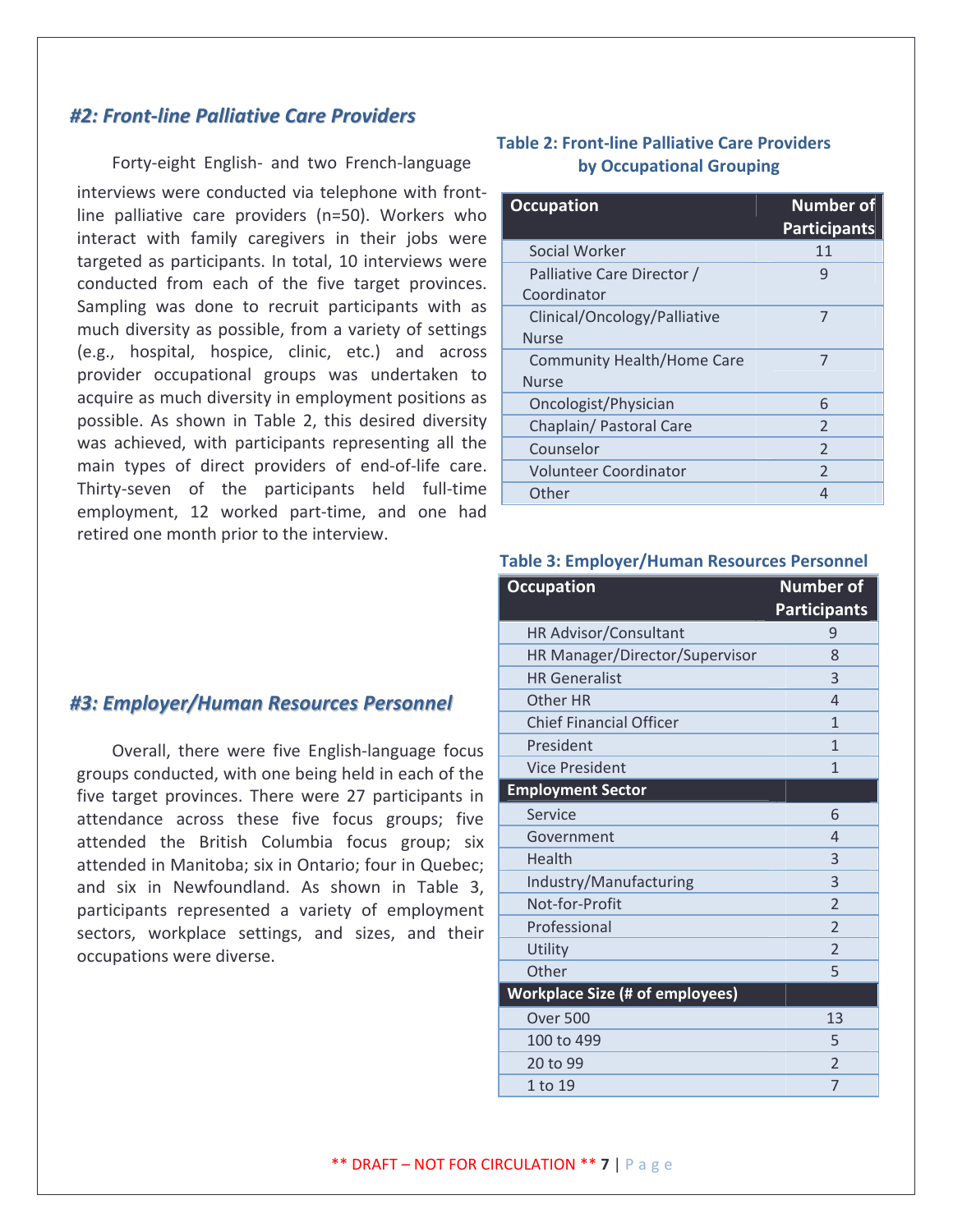# **Key Findings: Family Caregivers**

## *Family Caregiving Realities*

Caring for a dying family member was viewed as a valuable experience: it was something many participants felt "willing" and "happy" to do. However, there were a number of expected and unexpected stresses associated with the realities of caregiving that sometimes challenged this sense of willingness. For example, the unpredictability of certain caregiving demands (e.g., symptom fluctuations) was a major stressor influencing other responsibilities, caregiving and otherwise. The highly emotional context sometimes challenged people's abilities to learn and retain the vast amounts of information required to provide high‐quality care (e.g., symptom management). Participants also commented on the stress associated with: having to provide particular types of physical care; giving constant attention to caregiving responsibilities; coordinating and travelling to various health care

*"Because I had no idea how long I was going to have to be off of work and I…you know, I had no idea how long my money was going to last. I mean, I was prepared to sell the house if I had to."* – family caregiver

appointments (especially in rural areas); negotiating employment responsibilities and leaves; and managing the financial costs associated with caregiving. Many referred to their caregiving experience as both rewarding and busy: "It's just so exhausting, and it's amazing how you can look back and say 'what did I do today? I don't know what I did, but you just knew you were on your feet the whole time doing something, *but don't ask me what it was."*

## *CCB Utilization Experiences*

Generally, successful applicants of the CCB found the application process to be relatively straightforward and clear, although some experienced challenges acquiring the required letters from their employers and physicians. Many of these applicants had someone directly assist them with the application process, often a social worker or Service Canada employee, which reduced the burden of having to navigate the forms and process alone. Successful applicants generally felt supported by their employers and coworkers; however, some negative consequences of taking a caregiving leave were reported, such as the loss of wages, a change in employment position upon return to work, and loss of contributions towards pensions during the leave. Successful applicants also found the two week waiting period difficult to endure as there was no income support during this time period. Yet, the greatest struggle of the CCB experience, as identified by successful applicants, was determining when to begin the benefit: *"the most difficult thing* was...to figure out, once I decided to go on Compassionate Leave, when the best time was to be to take that, *not knowing her life expectancy."* This was the main factor which led to the ineligibility of participants who were unsuccessful with their applications to the CCB program. In these cases the dying family member had died during the application process or the two week waiting period, thus rendering them ineligible for the benefit.

## *CCB Strengths & Limitations*

Participants viewed the CCB to be a positive step in the right direction towards supporting Canadian family caregivers – this being its biggest strength. For successful applicants, receiving the benefit relieved some stress by providing a secured leave from employment while alleviating some of the financial burden associated with caregiving. The program's limited period of support was, however, commonly criticized by successful applicants, denied applicants, and non‐applicants alike. The limited support period offered by the

#### \*\* DRAFT – NOT FOR CIRCULATION \*\* **8** | Page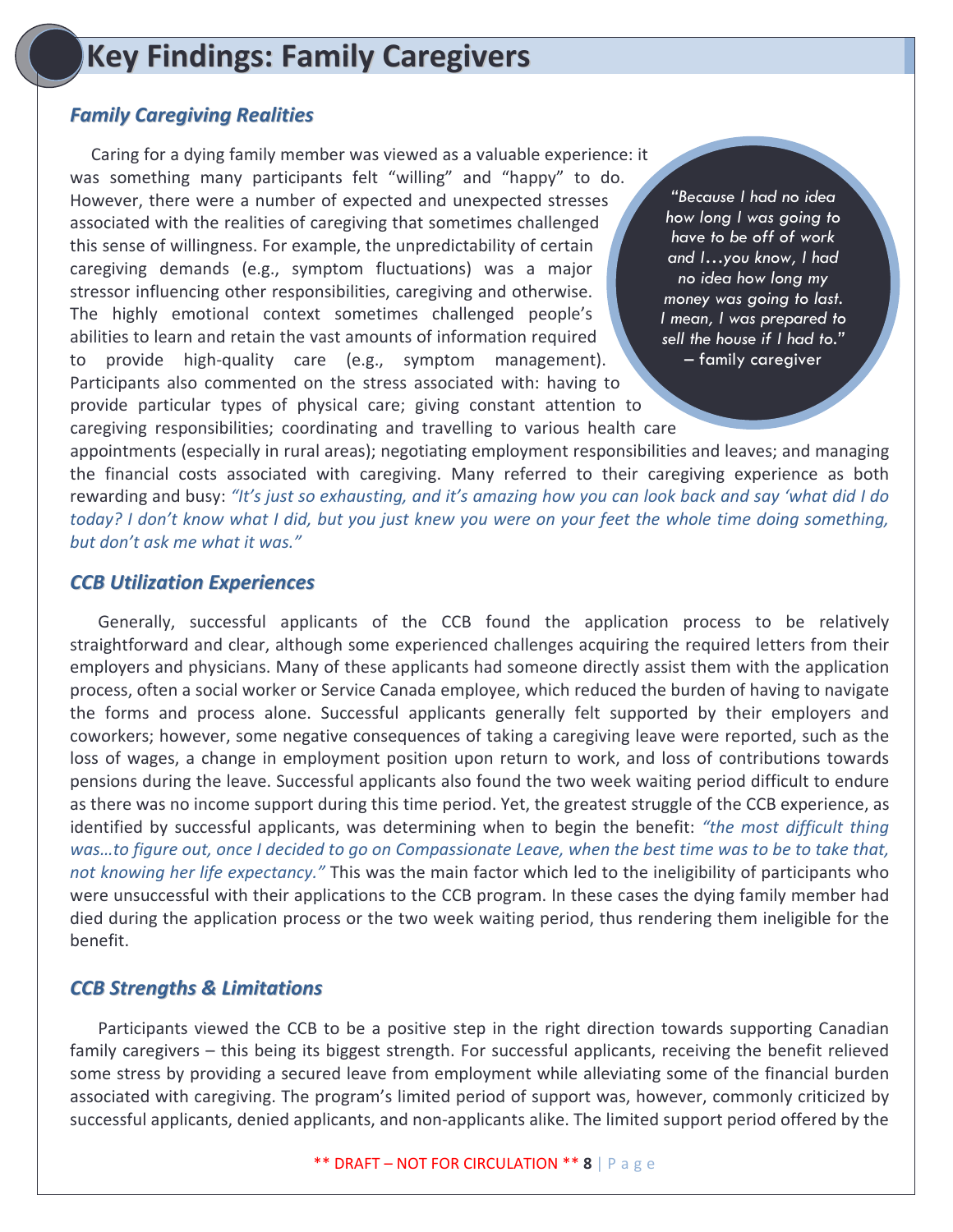*"it [CCB] gave me some sense of security in terms of - at least there's one thing, from a financial perspective, in my life that I don't have to worry so much about…so I could focus on my mom."*  – family caregiver

CCB was viewed by some as a major deterrent to even applying to the program. Participants were also critical of the lack of support available for family caregivers who are not eligible for EI, including those who are self-employed. Another critical limitation frequently raised was the considerable lack of awareness surrounding the CCB's existence. For example, a number of non-applicants did not apply to the program simply because they were not aware of its existence. *"I guess the bottom line would be to make it [the CCB] more accessible, like advertise it more… that this is here and this is available for you."*

# **Key Findings: Front‐line Palliative Care Providers**

#### *Interacting with Family Caregivers*

Front line palliative care providers are often the first point of contact for people caring for a dying family member in need of information and resources. As a result, they play a significant role in providing family caregivers with information and access to the available supports that they may need. Participants explained that a primary role of their jobs involves "asking questions" and "assessing" each family's situation in order understand what is needed and when and how to share information with them. As a home care nurse stated: "...often it's more that we're informing them before they think they need it, because we can see *what's happening and we're trying to prevent a crisis."* Because of this role, front‐line providers have the potential to play a key part in informing family caregivers about the CCB program, as well as assisting them with the application process. It was also revealed in the interviews that sometimes front‐line providers also choose not to inform family caregivers about the CCB for a number of reasons, including its association with financial need and the reality that some family members might not be mentally or emotionally ready to acknowledge that end‐of‐life is near for the care recipient.

#### *CCB Knowledge*

Palliative care providers' working knowledge about the CCB program was typically minimal. Most had heard of the CCB prior to participating in the study (47 out of 50); however, most also did not think that they had accurate knowledge about the program details. When asked to rank their knowledge of the program's eligibility requirements on a scale from 1 (no knowledge) to 5 (full knowledge), the average response was 2.97, with only one participant indicating having full knowledge. On this same scale, participants ranked their average knowledge of what the application process involves at 2.79, knowledge of what benefits successful applicants receive at 2.35, and knowledge of how the benefit is administered at 2.57. Many were surprised that no one had recognized their key role in sharing program details and ensuring that front‐line palliative care providers become informed about the CCB. Frustration was expressed over the fact that they were expected to seek out this information independently, especially considering their busy and constrained work schedules. There was variation in having knowledge of the CCB based on the different jobs participants held. For example, social workers typically had more detailed knowledge about the CCB than other front‐line care providers due, at least in part, to the focus and nature of their work. In fact, other participants indicated that it was social workers to whom they would refer family caregivers so as to obtain details about the CCB program.

\*\* DRAFT – NOT FOR CIRCULATION \*\* 9 | P a g e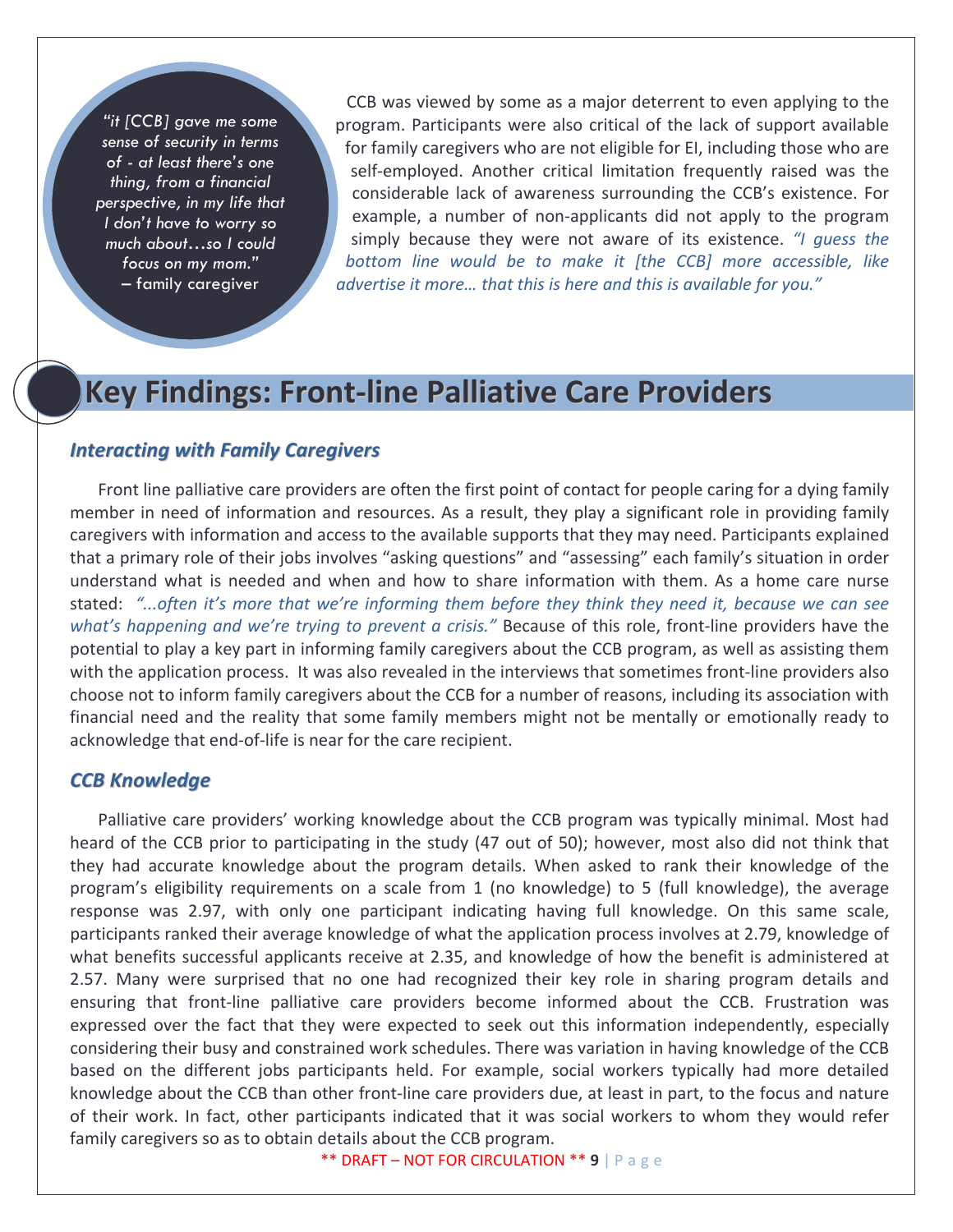#### *CCB Strengths & Limitations*

Generally, participants see the implementation of the CCB program to be an important symbol of recognition for the valuable work that family caregivers provide to Canada and its health care system. Beyond this, the CCB was also seen to be useful in supporting family caregivers, particularly for two groups: those providing care for a family member with a relatively clear prognosis, and for families who could financially afford to take a leave that does not fully replace anticipated earnings during the care period. The simplicity of the medical documentation required for the application process was also cited as a program strength: *"It was an easy form for the physician to fill out. So I think people really appreciated that."* The main limitation raised by the front‐line care providers involves the limited period of support afforded by the program. Participants clearly believed that a program providing

*"[T]hat six weeks is a big hindrance because they [family caregivers] say: 'How do we tell when it's six weeks? Can you let us know when it's six weeks? What if we think it's close to being the last six weeks, and then they go on for another month and we still want to be here? We're cut off!'."*  - front-line palliative care **provider** 

eight weeks of secured leave from work and six weeks of income assistance was far from sufficient to adequately care for a dying family member. Another major limitation identified was the lack of adequate funding the CCB provides for families, especially in cases when the caregiver is the primary earner of a household. A social worker explained: *"…a lot of people just won't take it [the CCB]; they can't afford to."* A final critical limitation raised was the lack of awareness and working knowledge of the CCB program among front‐line care providers. Overall, the participants felt that the CCB was not meeting its potential due to the lack of awareness surrounding the program's existence.

# **Key Findings: Employers/Human Resources Personnel**

### *Interacting with Family Caregivers*

Employers and HR personnel reported that employees with family caregiving responsibilities had sometimes involved them in the application process to the CCB. While many participants interviewed had experience with regular Employment Insurance applications, few knew about the CCB prior to the research study.

### *CCB Expectations and Awareness*

*"I think there is too much information; I guess [the application is] 10 pages long and then it says keep clicking to get more information…I didn't read through it very carefully because of the* volume of text…" - employer

Employers and HR personnel expressed a common expectation that the CCB should allow them to support and encourage their workers to spend as much as time as possible with their dying loved one. The current complexity of the application process, slow processing time, and short duration of the Benefit all contribute to employers' inability to grant employees as much time as they require to provide care. Employers reported that the CCB should afford them the ability to ensure adequate income assistance for their employees while on leave, deeming the current maximum of 55% wage allotment inadequate. Participants also discussed how the CCB does not meet the kind of support expectations they hold for workers

\*\* DRAFT – NOT FOR CIRCULATION \*\***10** | Page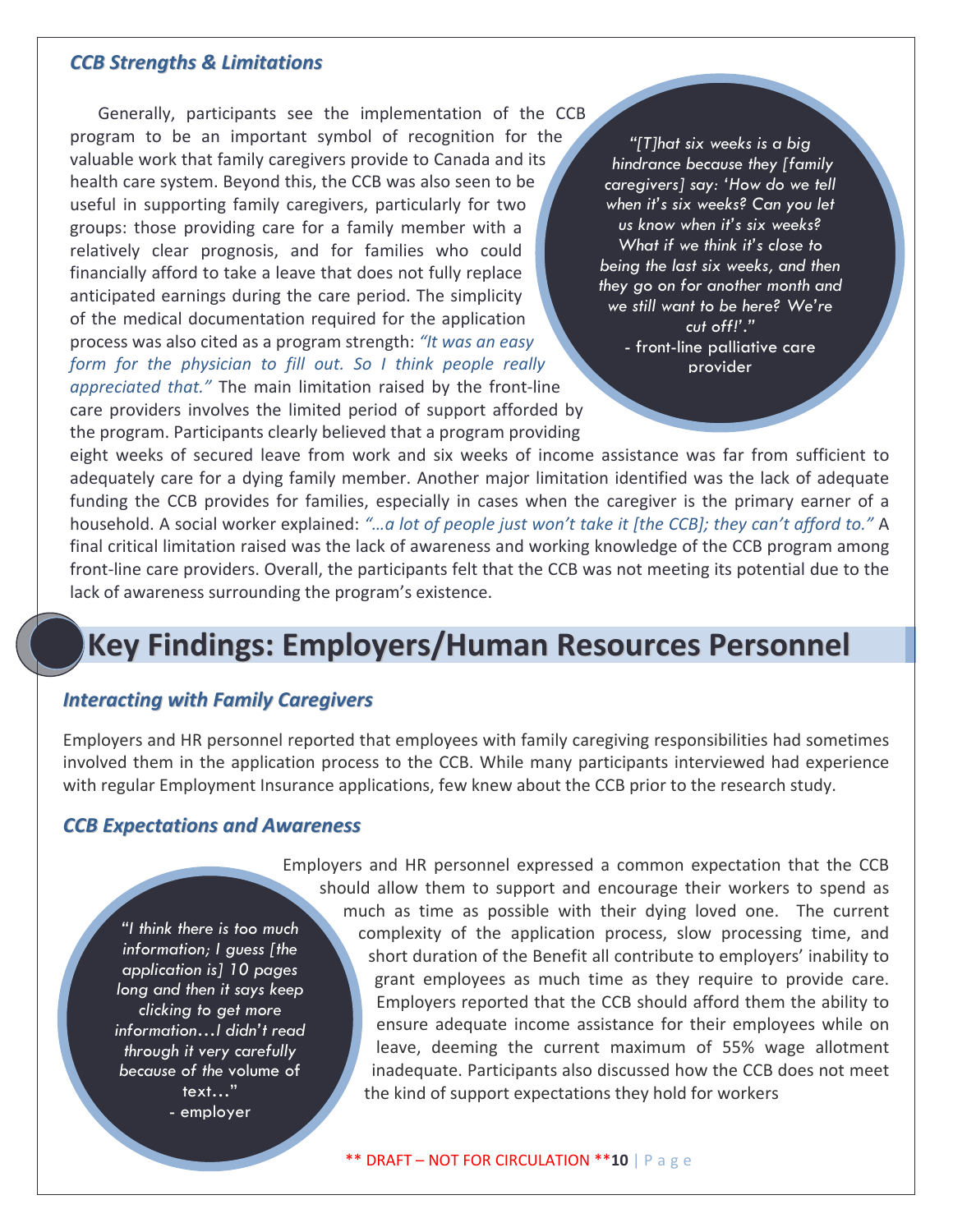who contribute to the Employment Insurance contributory benefit scheme. The 600 insurable hours needed by the applicant only allows for a six week leave, a fraction of the 24 weeks available under the other Employment Insurance programs. The CCB's administration, most specifically its complex application process, was also seen as a problematic aspect of the Benefit amongst employers and HR personnel. Finally, participants explained that they were not usually aware of the CCB until an employee informed them, and felt inadequately prepared to help someone apply when the issue arose.

#### *Effects on the Workplace and Administration Experiences*

Employers reported that the CCB interfered with their workplace productivity, as they needed to find temporary replacement staff while the caregiver was on leave. The fact that the CCB's six week period can be taken out of succession posed further potential complications for employers. Both the applicant's position within the company and the size of the workplace had an effect on the CCB's impact within the company. An example of this is where CCB applicants who carried out specialized functions in their workplace, and/or who had been with the workplace for an extended period of time were more difficult to temporarily replace than less specialized or experienced workers. The CCB also had different impacts on companies of different sizes. Smaller workplaces might struggle to offer the same flexibility around leave policies when compared to larger workplaces where replacement staff is more readily available and workplace productivity not as affected by absent employees. Larger workplaces may also have a greater ability to integrate the CCB into their policies because of their established HR departments. At the same time, smaller workplaces discussed how they were unlikely to have to manage multiple applicants at the same time due to their smaller workforce.

#### *CCB Strengths & Limitations*

*Six weeks [for the CCB] is long enough that you don't just want to leave it but it's short enough that it's hard to find anyone to fill in."* - employer Participants thought that the CCB has the potential to be a strong social program. In general, they expressed a belief that the program was well integrated into the pre‐existing workplace leave opportunities, including sick leave and vacation time. However, their common expectation to be able to fully support their employees' work‐life balance has gone unmet by the current structure of the CCB. Furthermore, the ability of employers and HR departments to fully support their employees in the application process was often challenged due to a general lack of awareness about the CCB and the complexity of available information. Employers and HR personnel shared concerns about the CCB's design with caregivers and front‐line palliative care providers, including inadequate wage coverage and an insufficient leave period. Concerns about the effect of the CCB on the workplace were complex and varied, reflecting the different administration experiences, workplace environments and roles of the CCB applicants found amongst the participants' companies.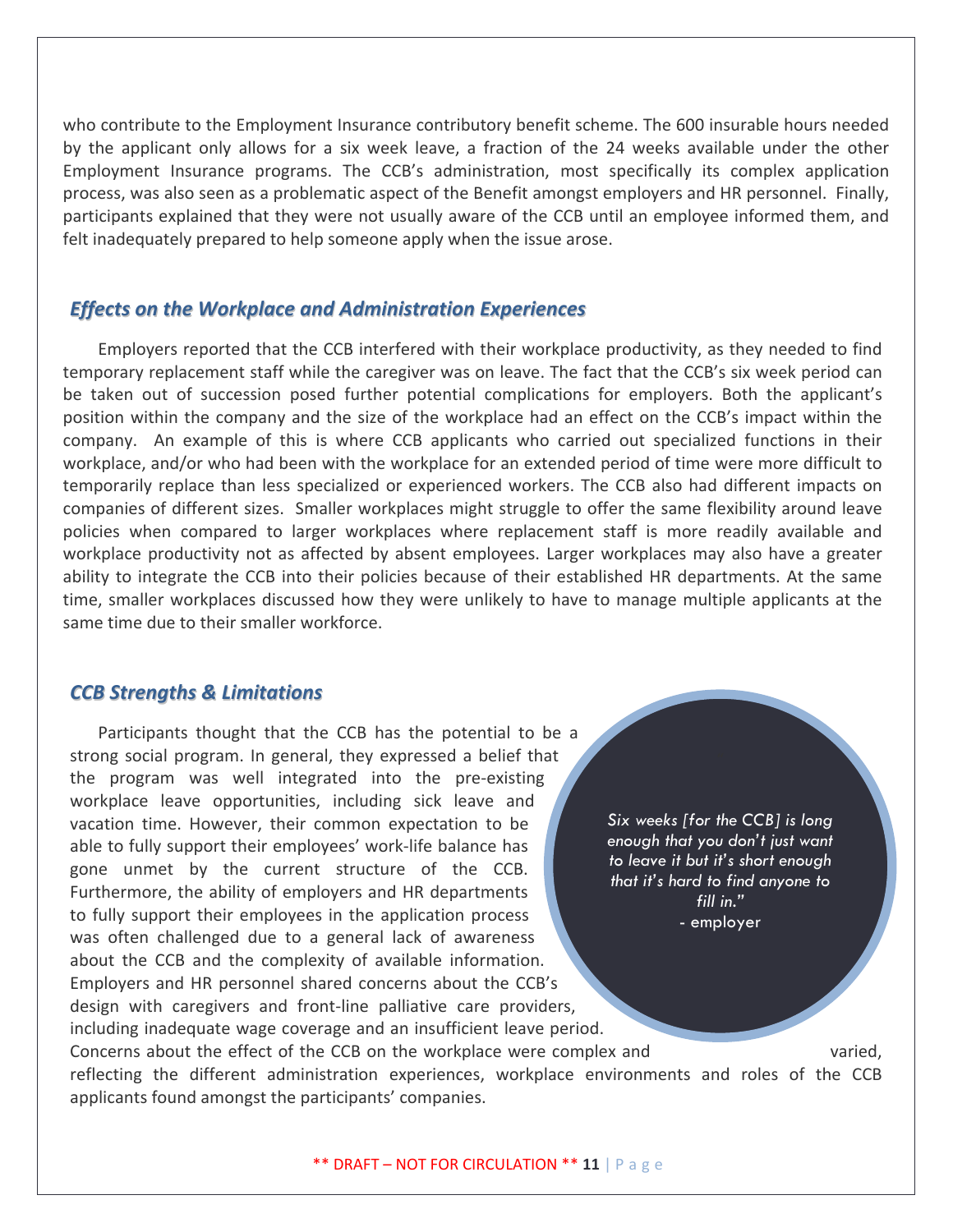# **Common Key Findings across All Stakeholder Groups**

Generally, participants from all three stakeholder groups believed that the CCB is an important step towards better supporting family caregivers and recognizing their valuable role in Canadian society. Participants commonly mentioned that the CCB is useful and has the potential to alleviate stress for eligible caregivers. At the same time, the general sentiment shared by participants was that the CCB is not meeting its potential and that there is much room for program improvement. As a palliative care coordinator suggested: *"…it's [the CCB] improved a great deal from what it was, and so I'm thinking that that will continue, and…that changes will continue to be made… It's a work in progress is how I look at it."*

"*"I think that it could be a wonderful program…it is a great start… but I think it has a long way to go."*   **-** home care nurse

#### *CCB Awareness*

Participants across the stakeholder groups clearly believe that one of the major barriers the CCB faces to reaching its potential is a general lack of awareness regarding the program's existence. As expressed by a community palliative care nurse: *"...I think the biggest issue is that a lot of these people [family caregivers] aren't even aware that it's out there."* This study's findings show that family caregivers expect to be informed about the CCB by either front-line palliative care providers or someone from their place of employment within a meaningful timeframe to effectively utilize the Benefit. Although participants from these two stakeholder groups indicated that sharing information about the CCB falls within the scope of their jobs, this requires them to have program awareness that, for the most part,

*""I am absolutely shocked that I didn't know about it, so in a way there's been a slip in the system… put it that way."*  -family caregiver

exceeds present levels. Instead, it is more likely that awareness of the CCB will happen by chance, as explained by a HR professional*: "…until somebody comes and says 'I'm going to take compassionate care' and you go 'What? What's that? Let me research that'."* Further, amongst the stakeholders represented, front‐line palliative care providers in particular demonstrated frustration that more efforts have not been put forth by the government to ensure that they are informed of the CCB, especially considering their critical role in increasing program awareness. It was also commonly expressed that more effort needs to be put towards informing the general public about the CCB's existence, which would allow Canadians to be more aware, while also holding the power to seek out more program information on their own.

#### *Access to CCB Information*

Many participants commented on the challenges of accessing CCB information, especially in quick and clear formats. Information on the CCB was typically sought out on a 'need-to-know' basis. This holds implications for members of all three stakeholder groups. For family caregivers, it means that information about the program was most commonly being sought during the stressful and emotionally‐charged caregiving period, thus potentially acting as a source of burden. Meanwhile, for employers and HR professionals it means that they may be learning about the program's core features and eligibility requirements at the same time as trying to discern the more immediate concerns regarding hiring replacement workers or administering the leave through the workplace's payroll system. Acknowledging this, and the need for all stakeholder groups to become better informed about the CCB, participants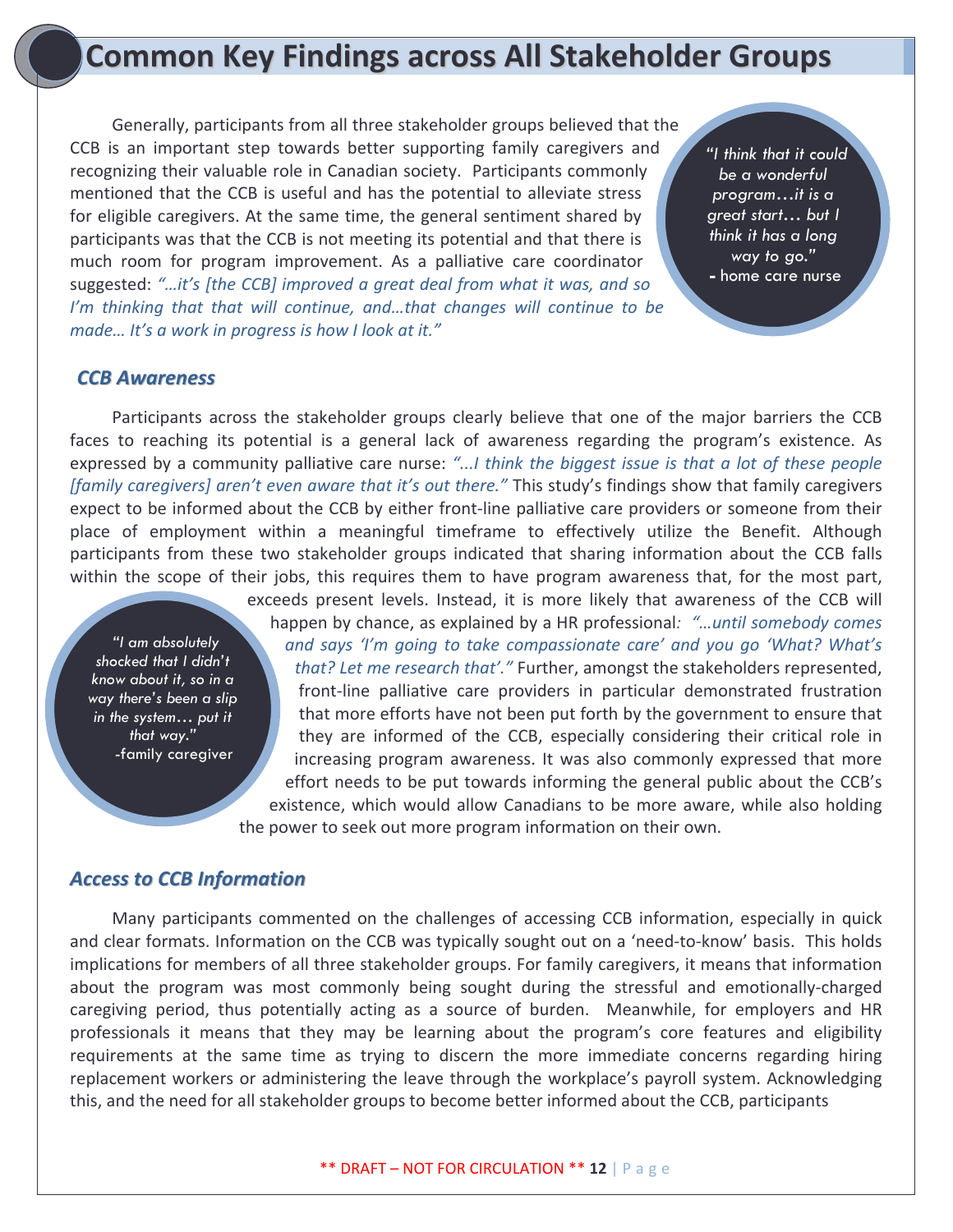commonly stressed the need for better access to CCB information that can be made available in wide range of formats (e.g., pamphlets, posters, e‐mails targeting different stakeholder groups) and in a variety of settings.

#### *Commonly Noted Limitations*

*Application Process***:** Although some participants found the CCB application process to be fairly simple and straightforward, most found it to be complex and a major barrier to the program's successful uptake. More specifically, the application was reported to be confusing, long, and in some cases simply overwhelming for caregivers to complete. As a result, this study's findings demonstrate that family caregivers often require assistance with completing the CCB application, sometimes from members of the other stakeholder groups included in this study, in order to ensure they are able to successfully submit their applications.

*Time frame:* Although participants did not seem surprised that the CCB would have a time restriction, most believed that the eight weeks of secured leave and six weeks of income assistance currently offered is far from sufficient to adequately support caregivers. HR personnel also commented that such a short time-frame proves difficult when attempting to secure replacement workers.

*Determining when to begin the leave:* It was acknowledged by participants from all stakeholder groups that difficulties in predicting the time of death can leave family caregivers feeling unsure of when to start their CCB leave and receive its payments. Of particular concern is that family caregivers frequently desire to be present at the very end stages of a care recipient's life, thus requiring prognostication at a level of precision beyond what medicine can do. This study's findings suggest that family caregivers may delay starting the CCB in order to ensure they will be on secured leave at the very the end of life. As a result, some successful applicants are waiting too long to start the Benefit, thus not benefiting from the full six weeks of income assistance and eight weeks of leave.

*"… I saw people who should have been applying for it much sooner, but wanted to try to save it for the final six weeks."*  -palliative care nurse

*"If you really need it financially, and you just have to get up and leave work, I mean…how are you going to survive getting through [the waiting period] without money?"*  -family caregiver

*Compensation level:* Clearly, participants found the limited financial assistance offered by the CCB to not be reflective of the costs associated with providing end of life care. Many stressed that in addition to these costs, caregivers' regular bills and financial responsibilities continue during this period as well. This low payment level was suggested to be a major deterrent when considering applying for the program. Further, a position shared by many participants was that the two‐ week unpaid waiting period is not sensitive to the financial hardships that many family caregivers face.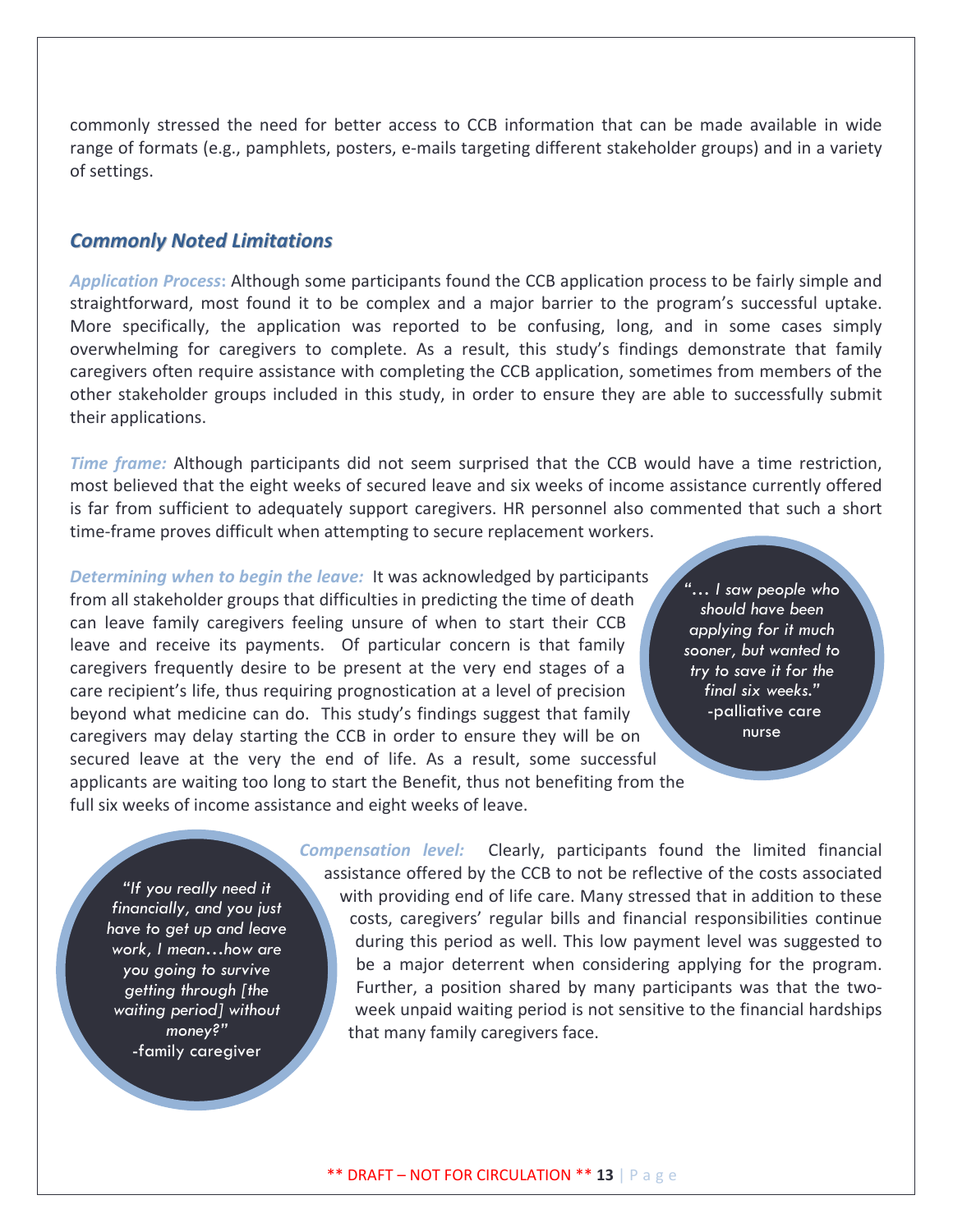# **Suggestions for Improving the CCB**

Five common themes arose from all three stakeholder groups when participants discussed suggestions for improving the CCB. Each general theme is listed below. The *specific* recommendations made by each participant are listed in the Appendix, as well as those that fall outside of these five major suggestions for improvement.

*1. Informational needs:* When discussing the CCB, participants often referred to their knowledge about the CCB, or lack thereof, as well as their experiences accessing information. In general, participants thought the CCB was poorly marketed and had difficulty accessing or understanding information about it. Recommendations were made by each stakeholder group asking for more concise information and the creation of more stakeholder‐specific information.

*2. Application process:* All three stakeholder groups cited difficulty or frustration in applying for, or instructing someone to apply for, the CCB. Participants recommended simplifying and also speeding up the application process.

*3. Two week waiting period:* All three stakeholder groups expressed concern about the two week waiting period and suggested eliminating it.

*4. Length of the CCB leave:* While some differences in responses emerged between employers/HR participant group and both the family caregivers and front‐line palliative care provider participant groups in terms of how long the period of support provided by the CCB should be, participants generally recommended that the CCB should offer more time to its successful applicants

*5. Financial Compensation:* All three stakeholder groups commented on the inadequacy of the financial compensation the CCB affords and suggested increasing the percentage of wage replacement and/or increasing the maximum dollar amount allowed.

# **Conclusion**

Since 2006, we have been undertaking a national evaluation of the Canadian CCB program. The study's overall purpose is to make policy-relevant recommendations that are informed by the needs of Canadian family caregivers and input from other key stakeholder groups who hold the power to shape program uptake, mainly front‐line palliative care providers and employers/HR personnel. Methods of data collection have included conducting telephone interviews, holding focus groups, and keeping a 'watching brief' of policy and media coverage about the CCB.

Participants' responses confirm that there are a number of critical barriers to the successful uptake of the CCB, including: 1) the general lack of awareness regarding the CCB's existence; 2) various issues with the application process; 3) the requirement of a two week unpaid waiting period; 4) the inadequate amount of time the leave provides; and 5) the inadequate financial compensation the CCB offers. In addition to providing numerous suggestions on how to improve the CCB, the results of the present evaluation also provide valuable data to inform the development of other caregiver programs which aim to alleviate the burdens experienced by family caregivers.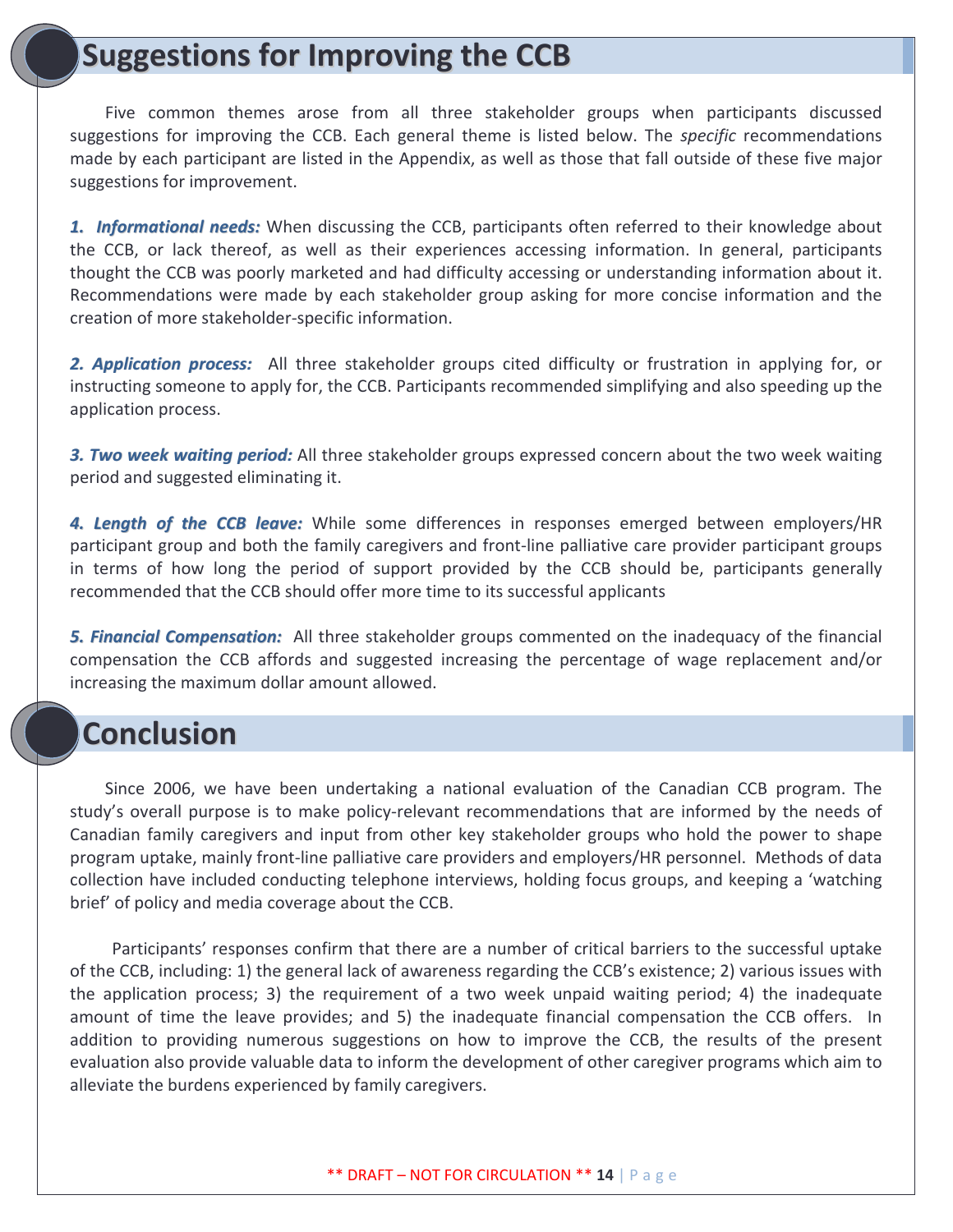# **References**

- Armstrong, P., O'Grady, K. (2004). Compassionate Care Benefits not Compassionate Enough. *The Canadian Women's Health Network Magazine.* Retrieved January 18, 2010 from: [http://www.cdnaids.ca/web/mailouts.nsf/pages/cas](http://www.cdnaids.ca/web/mailouts.nsf/pages/cas-mailout-0199)‐mailout‐0199
- Ashpole, B.R. (2004). *The informational needs of informal caregivers.* Ottawa: Secretariat on Palliative and End‐of‐Life Care, Health Canada.
- Bacon, J. (2008) *Hospice Palliative Home Care in Canada: A Progress Report.* Ottawa: Quality End‐of‐Life Care Coalition of Canada.
- Cameron, J.I., Franche, R‐L., Cheung, A.M., Stewart, D.E. (2002). Lifestyle interference and emotional distress in family caregivers of advanced cancer patients. *Cancer 94*(2): 521‐527.
- Canadian Caregiver Coalition. (2009). *The Canadian Caregiver Strategy – Consultation.* Retrieved July 3, 2009 from: http://www.ccc‐[ccan.ca/content.php?doc=43](http://www.ccc-ccan.ca/content.php?doc=43)
- Canadian Caregiver Coalition. (2004). *Working Paper for a Canadian Caregiving Strategy ‐ Draft*. *Canadian Caregiver Coalition Policy Paper Series, Number 3.* Ottawa, Ontario.
- Chentsova‐Dutton, Y., Schucter, S., Hutchin, S., Strause, L., Burns, K., Dunn, L., Miller, M., Zisook, S. (2002). Depression and grief reactions in hospice caregivers: From pre‐death to 1 year afterwards. *Journal of Affective Disorders 69*(1‐3): 53‐60.
- Cormack, A. (2008). Aging population resulting in more informal caregivers. *Richmond Review*, Lifestyles section, pg 23.
- Crooks, V.A., Williams, A., Stajduhar, K.I., Allan, D.E., Cohen, R. (2007). The information transfer and knowledge acquisition geographies of family caregivers: an analysis of Canada's Compassionate Care Benefit. *Canadian Journal of Nursing Research, 39(3)*, 36‐54.
- Fast, J. E., Higham, B., Keating, N., Dosman, D., Eales, J. (2005) *Family/Friend Caregiving and its Consequences: Implications for the Compassionate Care Benefit Program.* Edmonton: Department of Human Ecology, University of Alberta.
- Giesbrecht, M., Crooks, V.A., Schuurman, N., & Williams, A. (2009). Spatially informed knowledge translation: Informing potential users of Canada's Compassionate Care Benefit. *Social Science & Medicine, 69*, 411‐19.
- Goar, C. (2008). High price of compassionate care. *The Star.* Retrieved April 30, 2009 from: <http://www.thestar.com/printArticle/502805>
- Greaves, L.O., Hankivsky, G., Hankivsky, O. (2002). Final payments: Socioeconomic costs of palliative home caregiving in the last months of life. *Centres of Excellence for Women's Health Research Bulletin Vancouver 3*: 4‐5.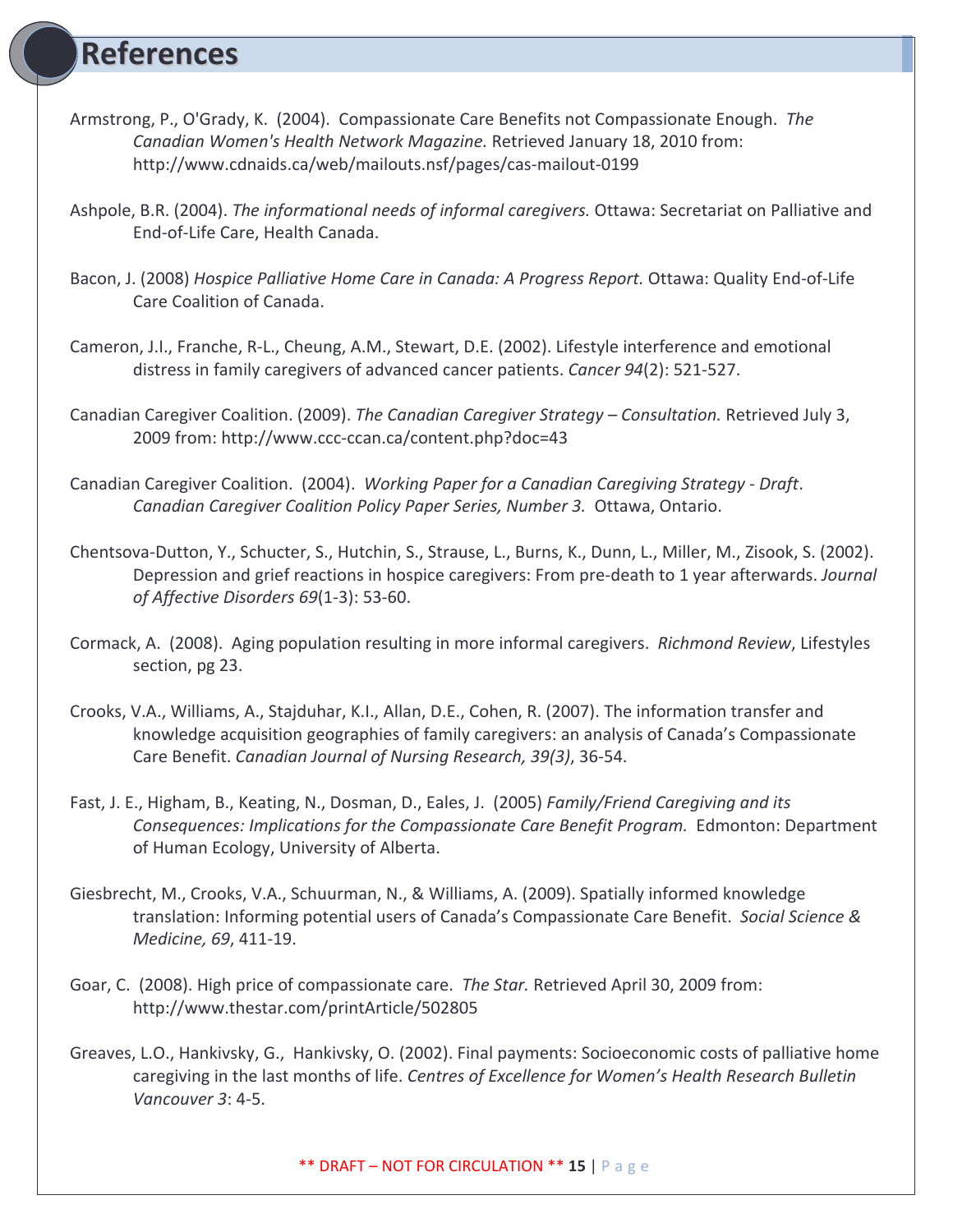- Greenaway, N. (2008). EI for parents of seriously ill children could ease burden: advocates. *The Ottawa Citizen*. Retrieved August 19, 2008 from: <http://www.canada.com/ottawacitizen/news/story.html>?id=d4658625‐eddd‐4c51‐81e9‐ 5bcca04a8abb.
- Health Canada. (2009). *Palliative and End‐of‐Life Care*. Retrieved January 18, 2010 from: [http://www.hc](http://www.hc-sc.gc.ca/hcs-sss/palliat/index-eng.php)‐ sc.gc.ca/hcs‐[sss/palliat/index](http://www.hc-sc.gc.ca/hcs-sss/palliat/index-eng.php)‐eng.php
- Health Canada. (2004). *Family/Informal Caregivers.* Retrieved January 18, 2010 from: [http://www.hc](http://www.hc-sc.gc.ca/hcs-sss/home-domicile/caregiv-interven/index-eng.php)‐ sc.gc.ca/hcs‐sss/home‐[domicile/caregiv](http://www.hc-sc.gc.ca/hcs-sss/home-domicile/caregiv-interven/index-eng.php)‐interven/index‐eng.php
- Health Council of Canada. (2006). *Health Care Renewal in Canada: Clearing the Road to Quality – Executive Summary*. Toronto, Canada.
- Higgenson, I.J., Sen‐Gupta, G.J. (2000). Place of care in advanced cancer: A qualitative systematic literature review of patient preferences. *Journal of Palliative Medicine 3*(3), 287‐300.
- Hollander, M.J, Liu, G., Chappell, N.L. (2009). Who cares and how much? The imputed economic contribution to the Canadian health care system of middle aged and older unpaid caregivers providing care to the elderly. *Healthcare Quarterly, 12(2),* 42‐59.
- Human Resources Social Development Canada. (2007). *Employment Insurance (EI) Tracking Survey 2007.*  (Public Opinion Research No. 514‐05). Ottawa, Canada.
- Kissane, D.W., Bloch, S., Burns, I.W., McKenzie, D., Posterino, M. (1994). Psychosocial morbidity in the families of patients with cancer. *Psycho‐oncology 3*: 47‐56.
- MacBride‐King, J. (1999). *Caring about caregivers: The eldercare responsibilities of Canadian workers and the impact on employers*. Ottawa: ON, Conference Board of Canada.
- MacLellan, S. (2003). Compassionate‐care benefit a near‐death experience. *Capital News online,* 14:1.

Picard, A. (Sept 29th, 2005). Caregiver leave program lacks heart. *The Globe and Mail, A,* 21.

- Patton, M.Q. (1997). *Utilization‐focused evaluation* (3rd ed.). Thousand Oaks, CA: Sage.
- Quality End‐of‐Life Care Coalition Canada. (2005a). *Quality End of Life Care: The Right of Every Canadian*. Submission to the 5 year Report of the Senate. Subcommittee final report: Ottawa, ON.
- Quality End‐of‐Life Care Coalition Canada. (2005b). Still not There ‐ With the Number of Deaths Expected to Increase, Canadian Health Care Crisis Looms. Ottawa, ON.
- Reid, C., Stajduhar, K.I., Chappell, N. (in press). Impact of work interference on family caregiver outcomes. *Journal of Applied Gerontology*.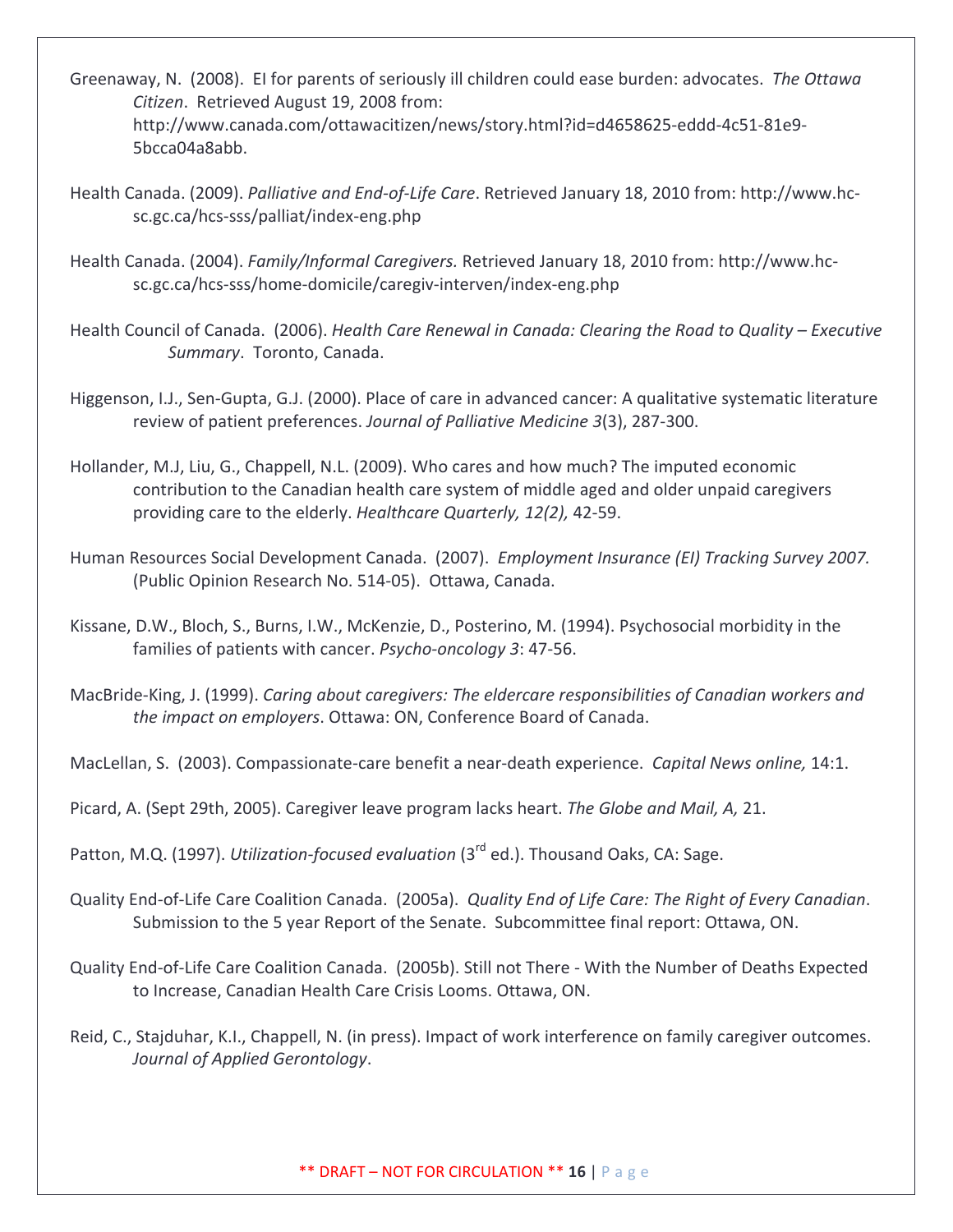- Romanow, R.J. (2002). *Building on Values: The Future of Health Care in Canada*. Commission on the Future of Health Care in Canada. Retrieved January 15, 2010 from: <http://www.hcsc.gc.ca/english/care/romanow/index1.html>.
- Stajduhar, K.I., Cohen, S.R. (2009). Family carers in the home (pp. 149‐168). In P. Hudson & S. Payne (eds.) *Family carers and palliative care*. Oxford: Oxford University Press.
- Williams, A. (in press) Evaluating Canada's Compassionate Care Benefit Using a Utilization‐Focused Evaluation Framework: Successful Strategies and Prerequisite Conditions. *Evaluation and Program Planning*.
- Williams, A. and V.A. Crooks. (2008). Space, Place, and the Geographies of Women's Caregiving Work. *Gender, Place & Culture, 15(3)*, 243‐247.
- Williams, A., Crooks, V.A., Stajduhar, K., Cohen, R., Allan, D. (2005). A pilot evaluation of the Compassionate Care Benefit – Research Report/ Évaluation pilote des prestations de compassion subventionnée ‐ Rapport de recherché. School of Geography and Earth Sciences, McMaster University.
- Zimmermann, C. (2007). Death denial: obstacle or instrument for palliative care? An analysis of clinical literature. *Sociology of Health & Illness, 29(2),* 297‐314.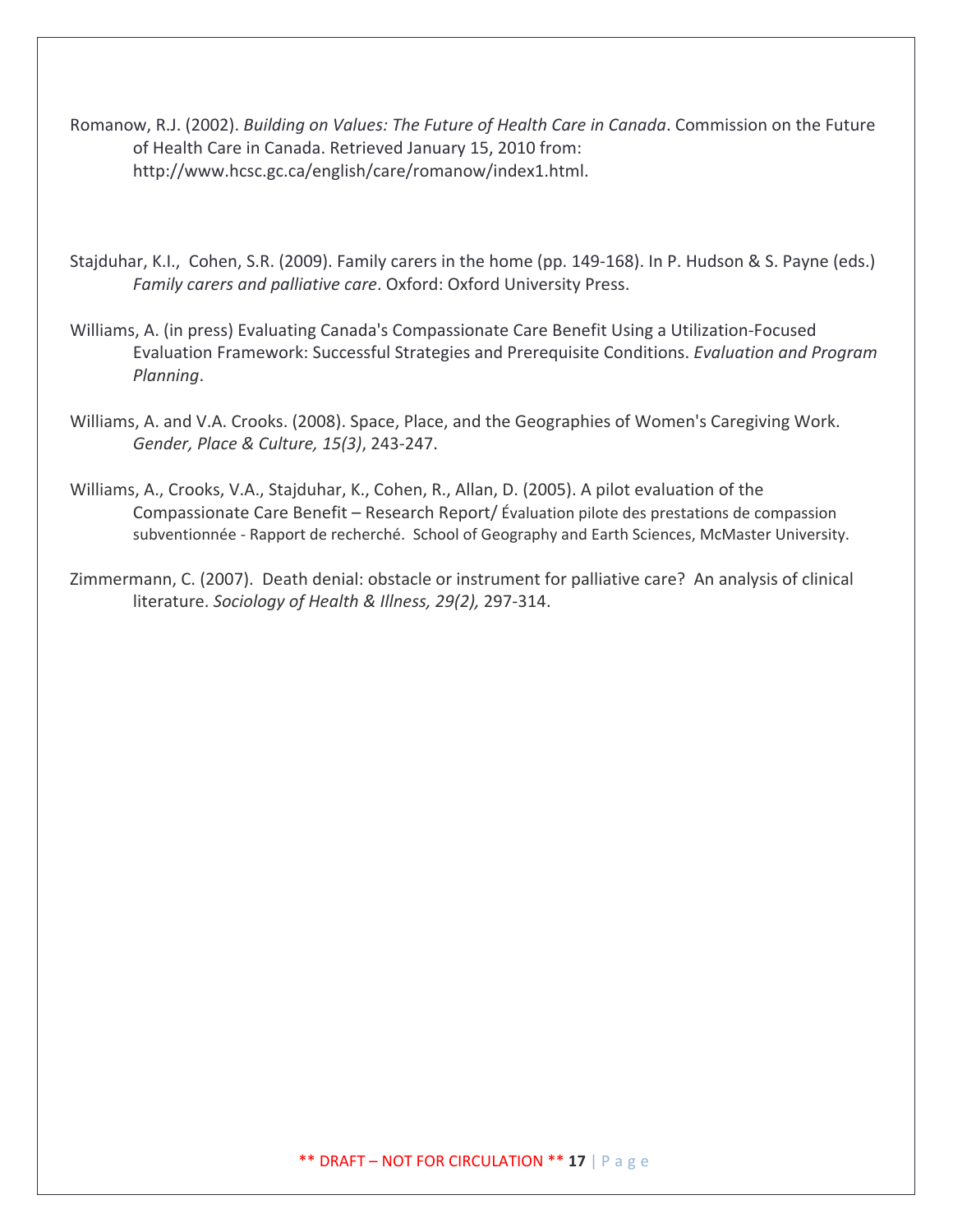# **Appendix**

## *Detailed Suggestions for Improvement*

Listed below are all the suggestions for improvement made by the participants, according to themes. Many of these suggestions were made by participants from two or more of the three groups interviewed.

## *1. Informational needs*

- a) More stakeholder specific information created and disseminated in appropriate venues for that group (i.e.: In hospitals and public places for family caregivers, to appropriate front‐line palliative care worker groups, such as bodies governing nurses like the VON, and to workplaces and Chambers of Commerce across the country for employers)
- b) More condense summary sheets available with concise information
- c) More marketing through printed material, national media (including television and radio), and online
- d) Make the website easier to navigate, and more user‐friendly, especially cutting down on the length of information and changing to the wording to make it more accessible
- e) More information posted in the community, such as on bulletin boards in public venues (e.g., grocery stores and pharmacies)
- f) Video links on the website with informational videos showing real people applying and explaining the application process

## *2. Application process*

- a) Speed up the application process- possibility for express process and one-day processing in recognition of the temporal nature of palliative care
- b) Have a 1‐800 number where you could call and have an application package sent to you, or have someone readily available to complete the application with you over the phone
- c) Condense the application and have more user‐friendly language
- d) Have specialized representatives and supports for each individual stakeholder group at Service Canada and EI Departments
- e) HR/employers suggested creating a software program, or changing the processing format, to make it easier to process the CCB
- f) Inform applicants, and those helping people with their applications, about expected application turn‐around times

## **3.** *Un‐paid two week waiting period*

- a) Eliminate it
- b) Shorten the waiting period to several days
- c) Pay it, even retrospectively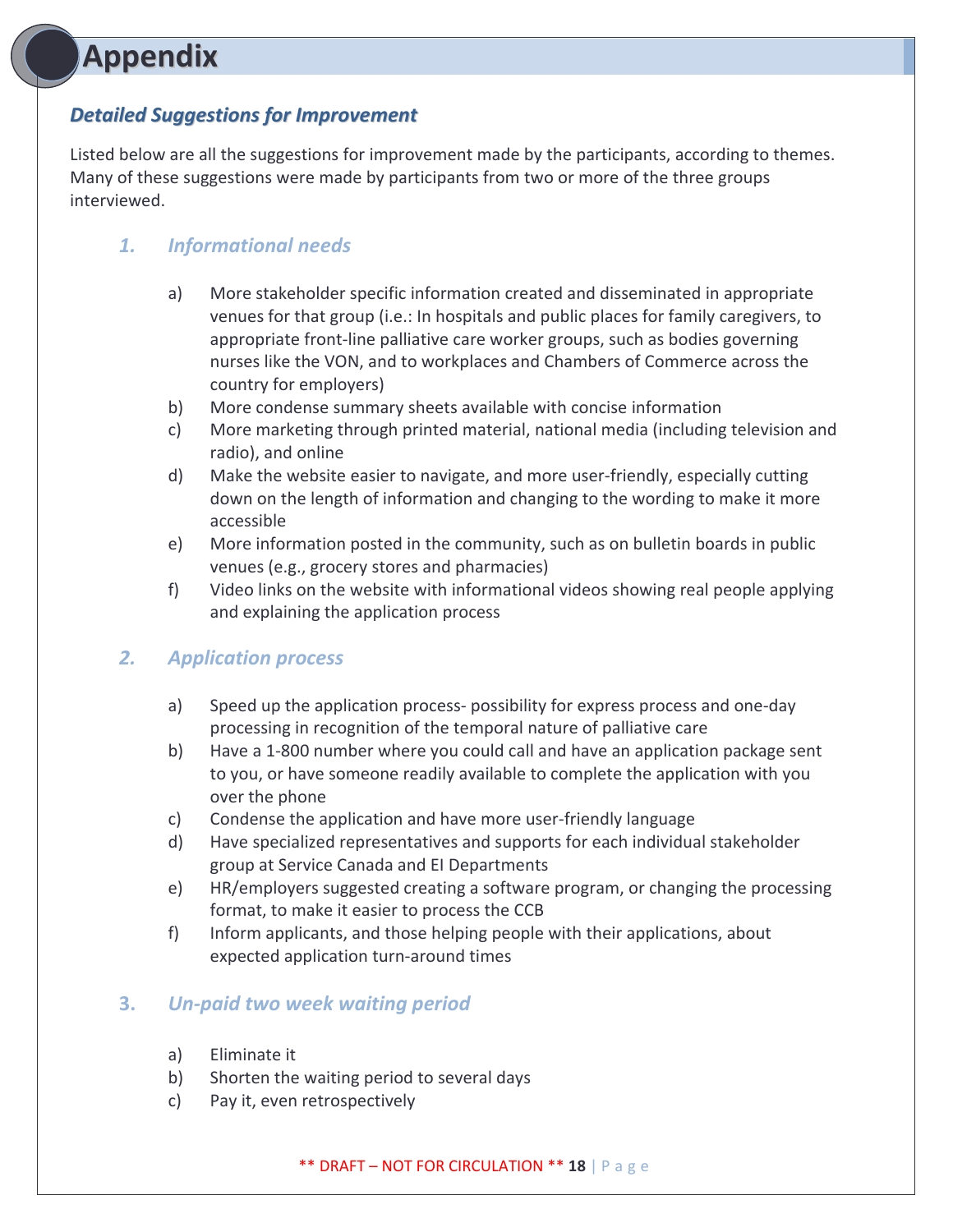## *4. Length of the Benefit*

- a) Front‐line palliative care workers and family caregivers unanimously recommended the CCB be extended in length
- b) Both front‐line palliative care workers and family caregivers suggested the CCB be continued for some time after the patient's death to support the bereavement period. HR/employers suggested that if the leave had not been maxed out at the time of death, the remaining time should be allowed to be taken as bereavement leave
- c) Potential to extend the CCB after six weeks if necessary
- d) Same length of time as other EI benefits, such as Maternity Leave
- e) HR/employers suggested that the CCB be extended to the same length of leave entitlement as other EI programs
- f) HR/employers suggested that caregivers should be able to switch over to normal EI programs easily after the six weeks of the CCB is up if their care recipient still requires support
- g) In contrast to the above two points, HR/employers also expressed concerns about replacing employers who were gone longer than the current six week Benefit period, and thus were not as unanimous about their recommendations to extend the Benefit as were front‐line palliative care workers and family caregivers

## **5.** *Financial Compensation*

- a) Increase the maximum amount allowed beyond the current \$447/week cap
- b) Increase the monetary amount of wage replacement to at least 60-75% of wages
- c) Implement a non‐taxable feature, or some sort of social RSP or other credit
- d) Continue contributions to pension while on the CCB
- e) Special support for those who are travelling in order to provide care, in recognition of travel expenses
- f) Allowing employers top-ups
- g) Allowing applicants to continue their pension earnings or seniority ranking uninterrupted while on the CCB
- **6.** *Sharing the benefit:* The ability to split up the benefit between caregivers was mentioned as an area for improvement by family caregivers and HR/employers specifically.
	- a) Increase the amount of time if the CCB is being shared
	- b) Allow multiple family members to take six weeks of leave (rather than allowing six weeks in total to go towards each dying person)
	- c) This would make it easier for HR/Employers to process the benefit , as workplaces would not need to manage splitting the benefit
	- d) A longer Benefit would make sharing more worthwhile
	- e) Allowing applicants to alternate days (suggested by the family caregiver group)